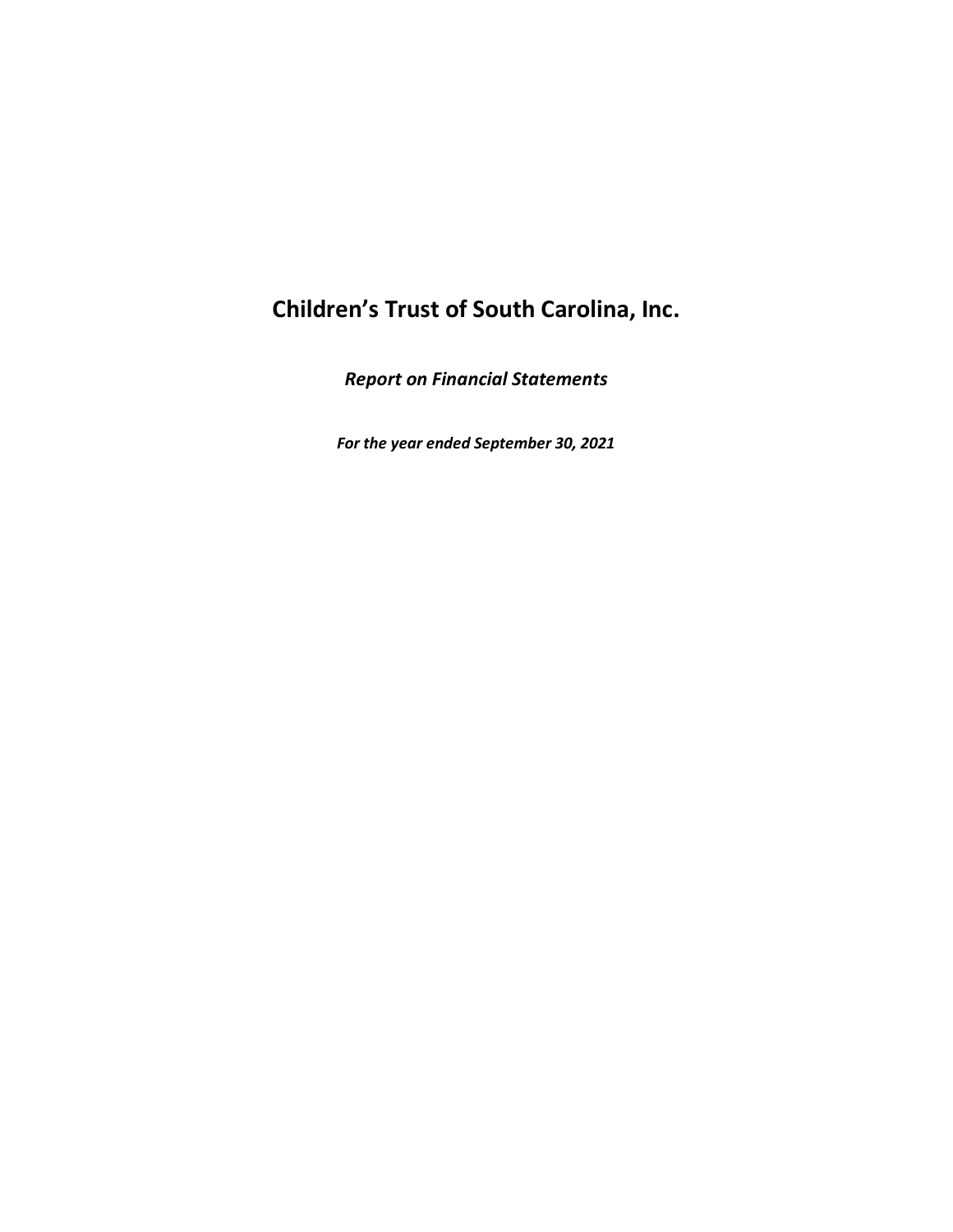# **Children's Trust of South Carolina, Inc.** *Contents*

|                                                                                                                                                     | <b>Page</b> |
|-----------------------------------------------------------------------------------------------------------------------------------------------------|-------------|
|                                                                                                                                                     |             |
|                                                                                                                                                     |             |
| <b>Financial Statements</b>                                                                                                                         |             |
|                                                                                                                                                     |             |
|                                                                                                                                                     |             |
| Balance Sheet - General Fund and Reconciliation of the Balance Sheet of the                                                                         |             |
| Statement of Revenues, Expenditures and Changes in Fund Balance - General Fund and<br>Reconciliation of the Statement of Revenues, Expenditures and |             |
|                                                                                                                                                     |             |
| <b>Single Audit</b>                                                                                                                                 |             |
|                                                                                                                                                     |             |
|                                                                                                                                                     |             |
| Independent Auditor's Report on Internal Control over Financial Reporting<br>and on Compliance and Other Matters Based on an Audit of Financial     |             |
| Independent Auditor's Report on Compliance for Each Major Federal Program<br>and Report on Internal Control over Compliance in Accordance with the  |             |
|                                                                                                                                                     |             |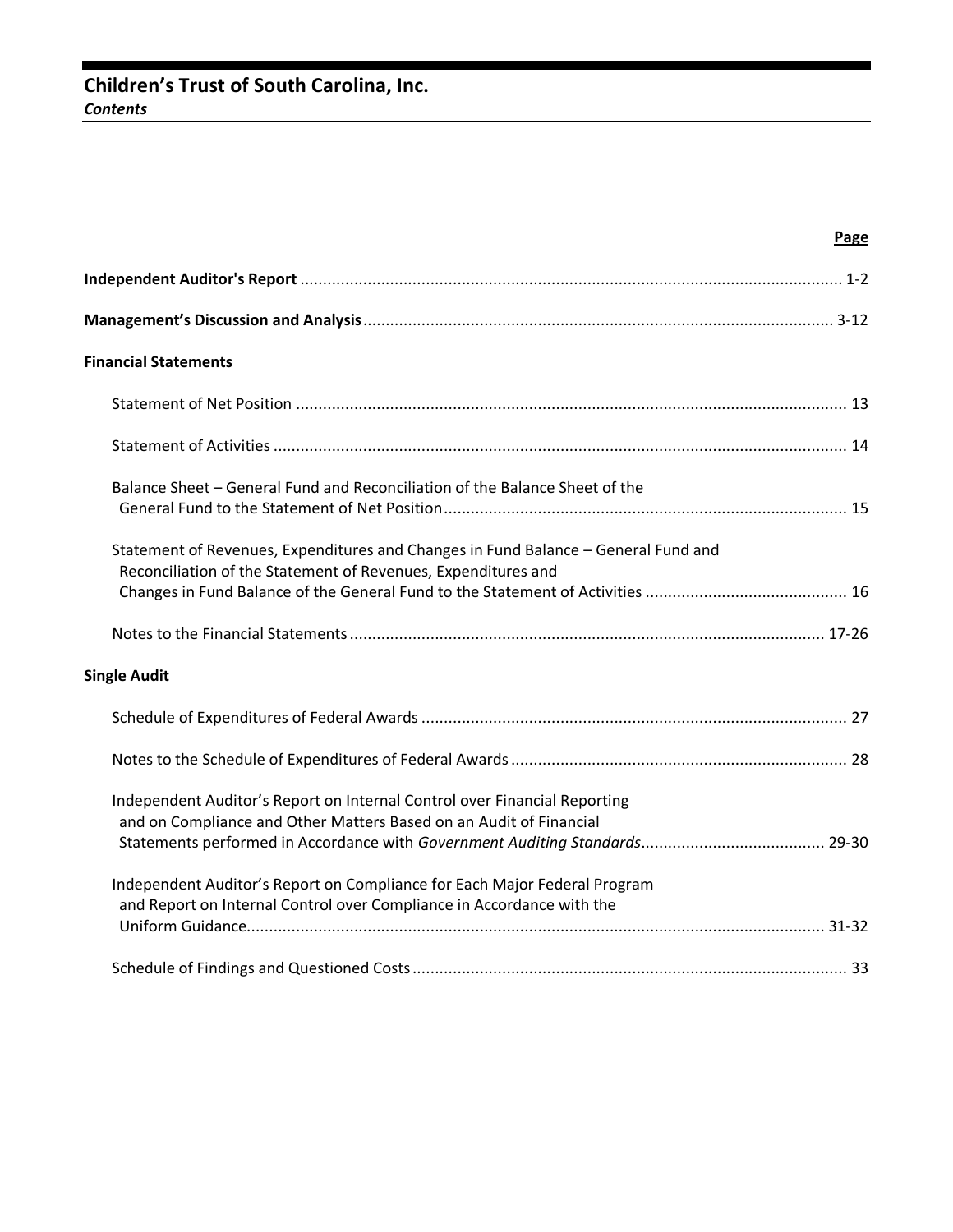

#### **Independent Auditor's Report**

To the Members of the Boards of Directors Children's Trust of South Carolina, Inc.

#### **Report on the Financial Statements**

We have audited the accompanying financial statements of Children's Trust of South Carolina, Inc. ("Children's Trust"), a component unit of the State of South Carolina, as of and for the year ended September 30, 2021, and the related notes to the financial statements, which collectively comprise Children's Trust's basic financial statements as listed in the table of contents.

#### **Management's Responsibility for the Financial Statements**

Management of Children's Trust is responsible for the preparation and fair presentation of these financial statements in accordance with accounting principles generally accepted in the United States of America; this includes the design, implementation, and maintenance of internal control relevant to the preparation and fair presentation of financial statements that are free from material misstatement, whether due to fraud or error.

#### **Auditors' Responsibility**

Our responsibility is to express opinions on these financial statements based on our audit. We conducted our audit in accordance with auditing standards generally accepted in the United States of America and the standards applicable to financial audits contained in Government Auditing Standards, issued by the Comptroller General of the United States. Those standards require that we plan and perform the audit to obtain reasonable assurance about whether the financial statements are free from material misstatement.

An audit involves performing procedures to obtain audit evidence about the amounts and disclosures in the financial statements. The procedures selected depend on the auditors' judgment, including the assessment of the risks of material misstatement of the financial statements, whether due to fraud or error. In making those risk assessments, the auditor considers internal control relevant to the entity 's preparation and fair presentation of the financial statements in order to design audit procedures that are appropriate in the circumstances, but not for the purpose of expressing an opinion on the effectiveness of the entity's internal control. Accordingly, we express no such opinion. An audit also includes evaluating the appropriateness of accounting policies used and the reasonableness of significant accounting estimates made by management, as well as evaluating the overall presentation of the financial statements.

We believe that the audit evidence we have obtained is sufficient and appropriate to provide a basis for our audit opinion.

#### **Opinion**

In our opinion, the financial statements referred to above present fairly, in all material respects, the financial position of Children's Trust as of September 30, 2021, and the changes in financial position for the year then ended in accordance with accounting principles generally accepted in the United States of America.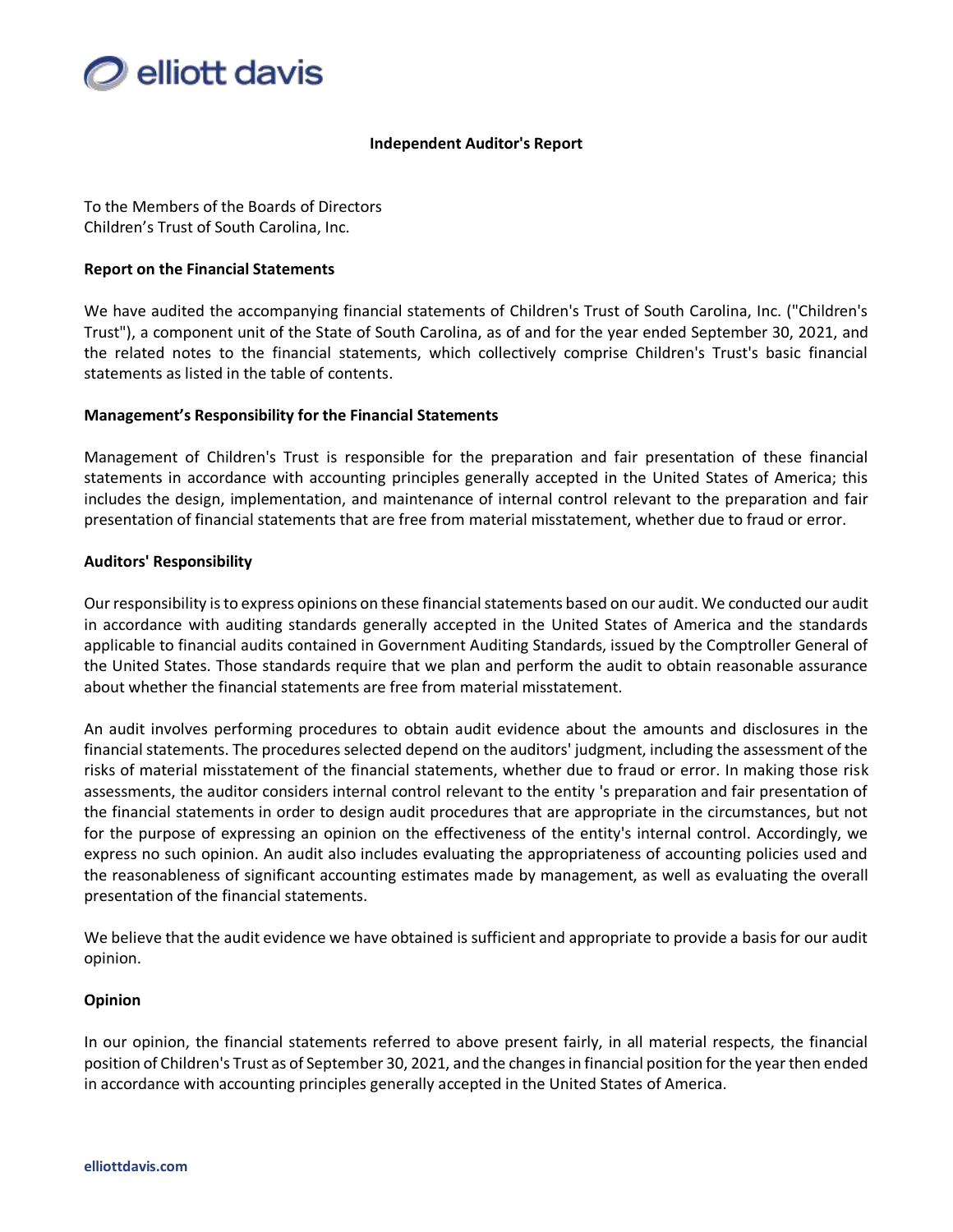### **Other Matters**

#### *Required Supplementary Information*

Accounting principles generally accepted in the United States of America require that the management's discussion and analysis as listed in the table of contents be presented to supplement the basic financial statements. Such information, although not a part of the basic financial statements, is required by the Governmental Accounting Standards Board, who considers it to be an essential part of financial reporting for placing the basic financial statements in an appropriate operational, economic, or historical context. We have applied certain limited procedures to the required supplementary information in accordance with auditing standards generally accepted in the United States of America, which consisted of inquiries of management about the methods of preparing the information and comparing the information for consistency with management's responses to our inquiries, the basic financial statements, and other knowledge we obtained during our audit of the basic financial statements. We do not express an opinion or provide any assurance on the information because the limited procedures do not provide us with sufficient evidence to express an opinion or provide any assurance.

#### *Other Information*

Our audit was conducted for the purpose of forming an opinion on the financial statements that collectively comprise Children's Trust's basic financial statements. The accompanying Schedule of Expenditures of Federal Awards, as required by the audit requirements of Title 2 U.S. Code of Federal Regulations (CFR) Part 200, Uniform Administrative Requirements, Cost Principles, and Audit Requirements for Federal Awards (Uniform Guidance), is presented for purposes of additional analysis and is not a required part of the basic financial statements.

The Schedule of Expenditures of Federal Awards is the responsibility of management and was derived from and relates directly to the underlying accounting and other records used to prepare the basic financial statements. Such information has been subjected to the auditing procedures applied in the audit of the basic financial statements and certain additional procedures, including comparing and reconciling such information directly to the underlying accounting and other records used to prepare the basic financial statements or to the basic financial statements themselves, and other additional procedures in accordance with auditing standards generally accepted in the United States of America. In our opinion, the Schedule of Expenditures of Federal Awards is fairly stated in all material respects in relation to the basic financial statements as a whole.

#### **Other Reporting Required by Government Auditing Standards**

In accordance with Government Auditing Standards, we have also issued our report dated January 24, 2022 on our consideration of Children's Trust's internal control over financial reporting and on our tests of its compliance with certain provisions of laws, regulations, contracts and grant agreements, and other matters . The purpose of that report is solely to describe the scope of our testing of internal control over financial reporting and compliance and the results of that testing, and not to provide an opinion on the effectiveness of Children's Trust's internal control over financial reporting or on compliance. That report is an integral part of an audit performed in accordance with Government Auditing Standards in considering Children's Trust's internal control over financial reporting and compliance.

Elliott Davis, LLC

Columbia, South Carolina January 24, 2022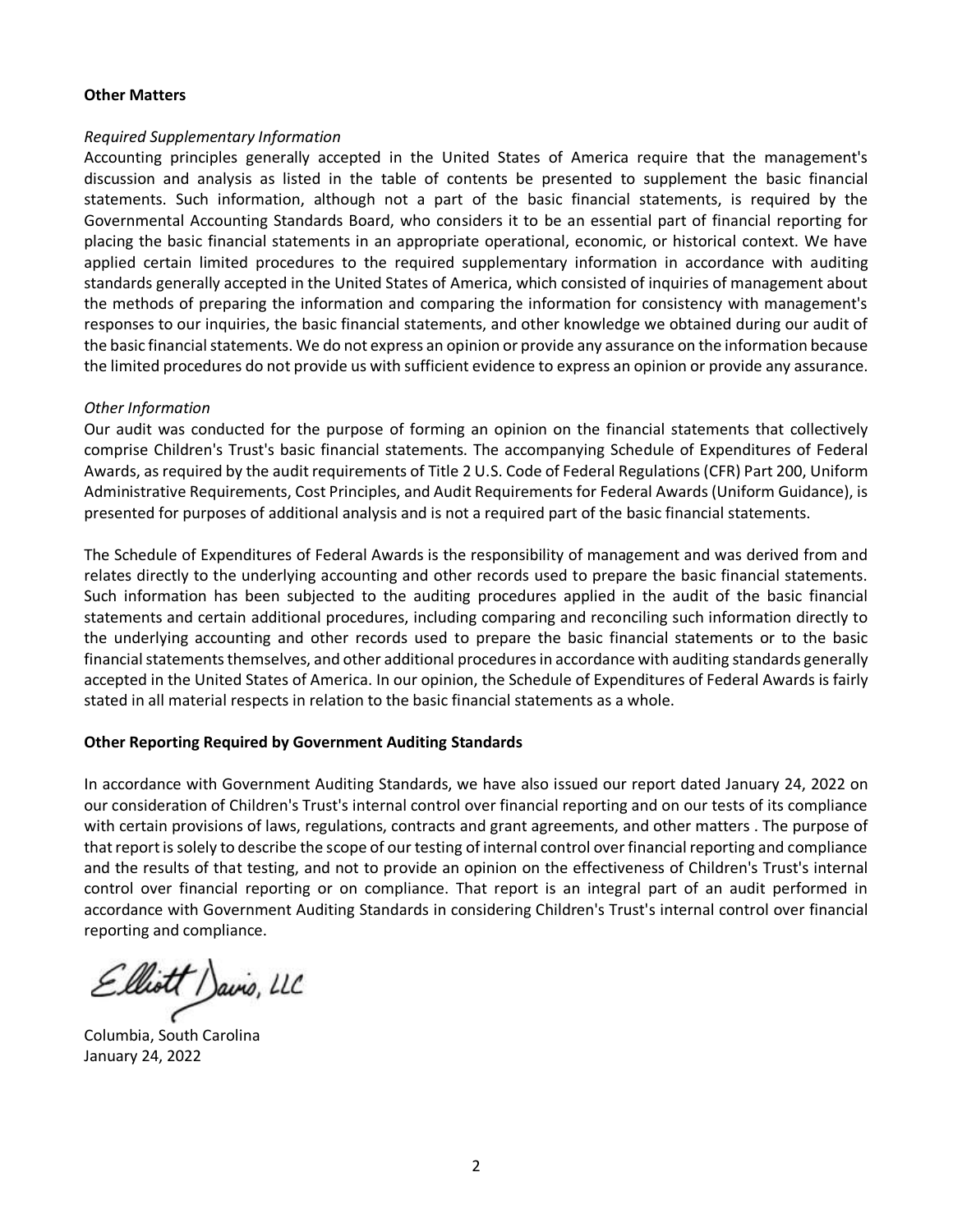# **CHILDREN'S TRUST OF SOUTH CAROLINA MANAGEMENT'S DISCUSSION AND ANALYSIS**

The discussion and analysis of Children's Trust of South Carolina, Inc. (Children's Trust) financial performance provides an overview of Children's Trust financial activities for the fiscal year ended September 30, 2021. This analysis is to be considered in conjunction with the financial statements to provide an objective analysis of Children's Trust financial activities.

# **Understanding Children's Trust**

Children's Trust is the only statewide organization focused on preventing child abuse and neglect in South Carolina. We lead and support a network of community-based organizations which share our belief that all children should thrive, live in secure families and be surrounded by supportive communities. As an intermediary organization focused on prevention, we serve as the statewide advocate for issues critical to South Carolina's children, provide resources and technical support to our prevention partners, and create and share messages about prevention. We also support and fund proven prevention programs, conduct highquality data and trend analysis, offer training for professionals so they have the tools they need to help children and families in counties across the state.

We focus on six core areas to prevent child abuse and neglect.

1. *Prevention Services:* We provide funding and program support to local community organizations. We use established evidence-based program models that can be implemented with fidelity so that we can measure our effectiveness and better ensure results. We focus on two-generation strategies that work to build stronger families and keep children safe.

2. *Research and Evaluation*: We collect and study child, family, and community data so that we know how and where to target prevention efforts. Understanding child well-being trends is important because the insights gained enable us to focus on partnerships, policies, and programs which will lead to the greatest improvements. We also collect and study prevention program data so that we know what's effective and what's not. Understanding program data, including financial and process and outcome data, allows us to evaluate our prevention efforts to achieve our mission.

3. *Communications and Development*: We use various strategies and communication channels in a focused and measured approach to grow support in our efforts to prevent child abuse and neglect. We work to educate, advocate and solicit financial support for the work delivering on our mission, vision and strategic goals from current and potential donors, thought leaders, policymakers, child advocates, child-serving professionals, and families.

4. *Education and Professional Development*: We give child-serving professionals the tools they need to best work with families in preventing child abuse and neglect. We offer a diverse set of learning opportunities from statewide conferences to specialized sessions on focused curriculum.

5. *Advocacy and Policy*: Children's Trust is an advocate for child well-being. We work to improve the lives of children by educating policymakers, thought leaders, and child advocates on issues that impact children and families.

6. *Program Development and Partnership Convening*: Prevention is the work of many, and we are more effective when we work collaboratively, bringing together best practices, expertise, data and resources. No single individual, organization or government agency working alone can address the well-being of families.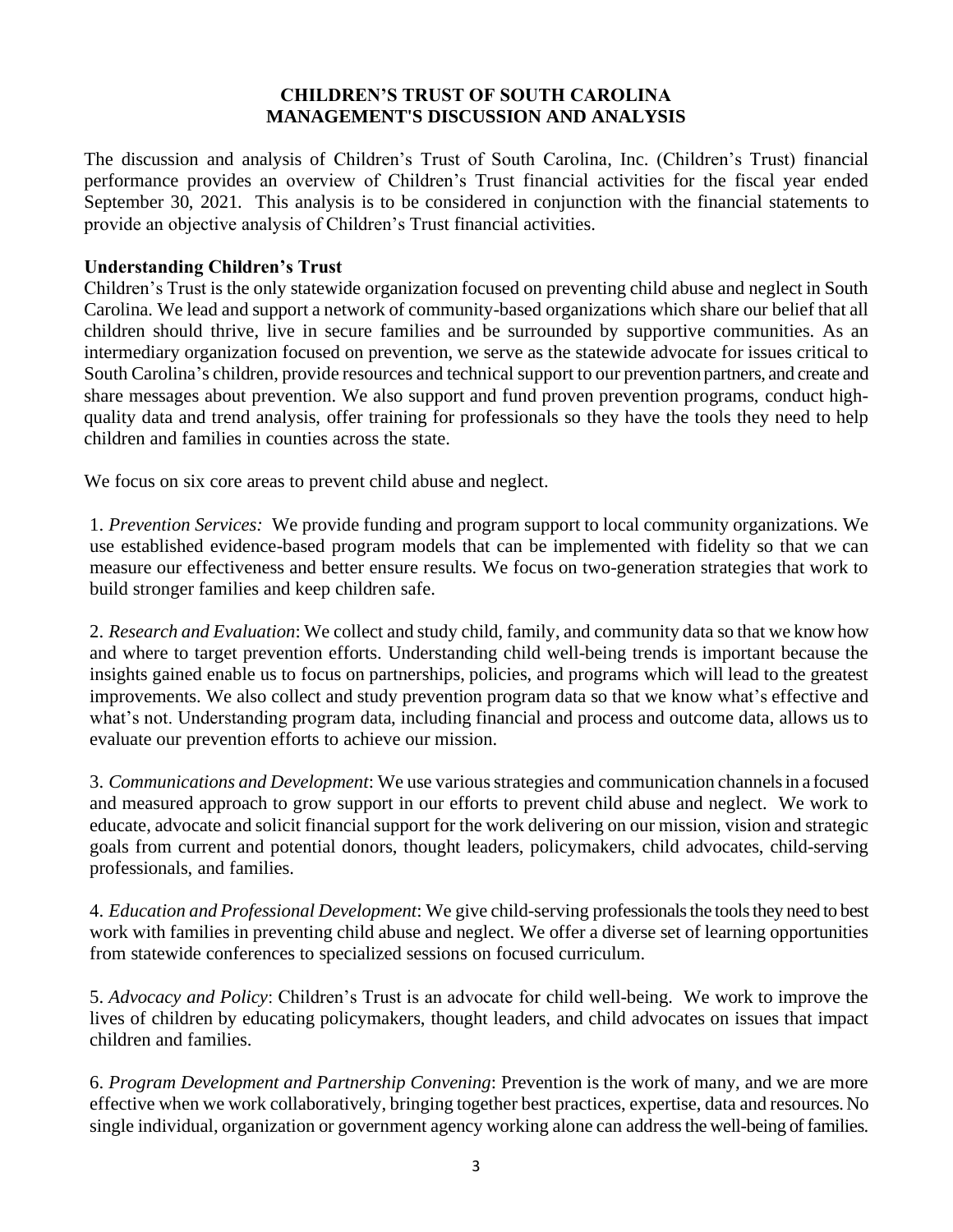Together we focus on upstream solutions. We have many key partners at the local and state level and often serve as the convening agent.

*Administration and Strategy*: In addition to the six core areas above, we also incur operating costs associated with providing services in the prevention of child abuse and neglect that are not directly attributable to a specific program or function.

# **Programs and Initiatives**

Children's Trust serves as the:

- 1) the state lead for the South Carolina Home Visiting Consortium (SCHVC), which convenes all home visiting program and model leads along with several other early childhood, comprehensive systems service providers;
- 2) the state affiliate for Prevent Child Abuse South Carolina;
- 3) the state affiliate for KIDS COUNT; a program of the Annie E. Casey Foundation;
- 4) the state lead for the National Family Support Network and Family Resource Centers;
- 5) the lead for the state's Adverse Childhood Experiences Initiative.

**Maternal, Infant and Early Childhood Home Visiting** (**MIECHV**) is a federal grant administered by Children's Trust in South Carolina to coordinate the federal investment and delivery of voluntary home visiting services. Home visiting models improve health, development and early learning; promote prevention of child abuse and neglect; and provide support services for children and families. Children's Trust funds three evidence-based home visiting program models: Healthy Families America, Parents as Teachers, and Nurse-Family Partnership.

We partnered with 16 local organizations to serve parents and their infants in 39 counties. To ensure our partners have the skills they need to be successful, we provide robust professional development, including network meetings, a leadership academy and performance measure workshops.

**The Strengthening Families Program (SFP)** is an evidence-based program that works with families with children ages 6 to 11 to develop positive discipline practices, stay resilient in tough times, reduce conflict, improve communications and parenting skills, and assist children with social skills, relationships, and school performance. Participants complete a 14-session weekly program. The sessions, which typically begin with a family meal and last 2.5 hours, include parents and children meeting separately to work with group leaders before coming together for shared activities to finish. The skills are then reinforced through weekly home practice assignments.

**Positive Parenting Program/Triple P** offers practical strategies for parents to manage their child's behavior. The Triple P system offers a suite of interventions of increasing intensity, ensuring flexibility to meet the needs of families and communities. Triple P is designed to normalize the concept of seeking parenting support, give caregivers the confidence and skills to be self-sufficient and manage problems independently, and provide communities with population-level early interventions to prevent child maltreatment. We've worked to scale Triple P services in Georgetown, Greenville, and Spartanburg counties. Our support may include funding, coaching, and training.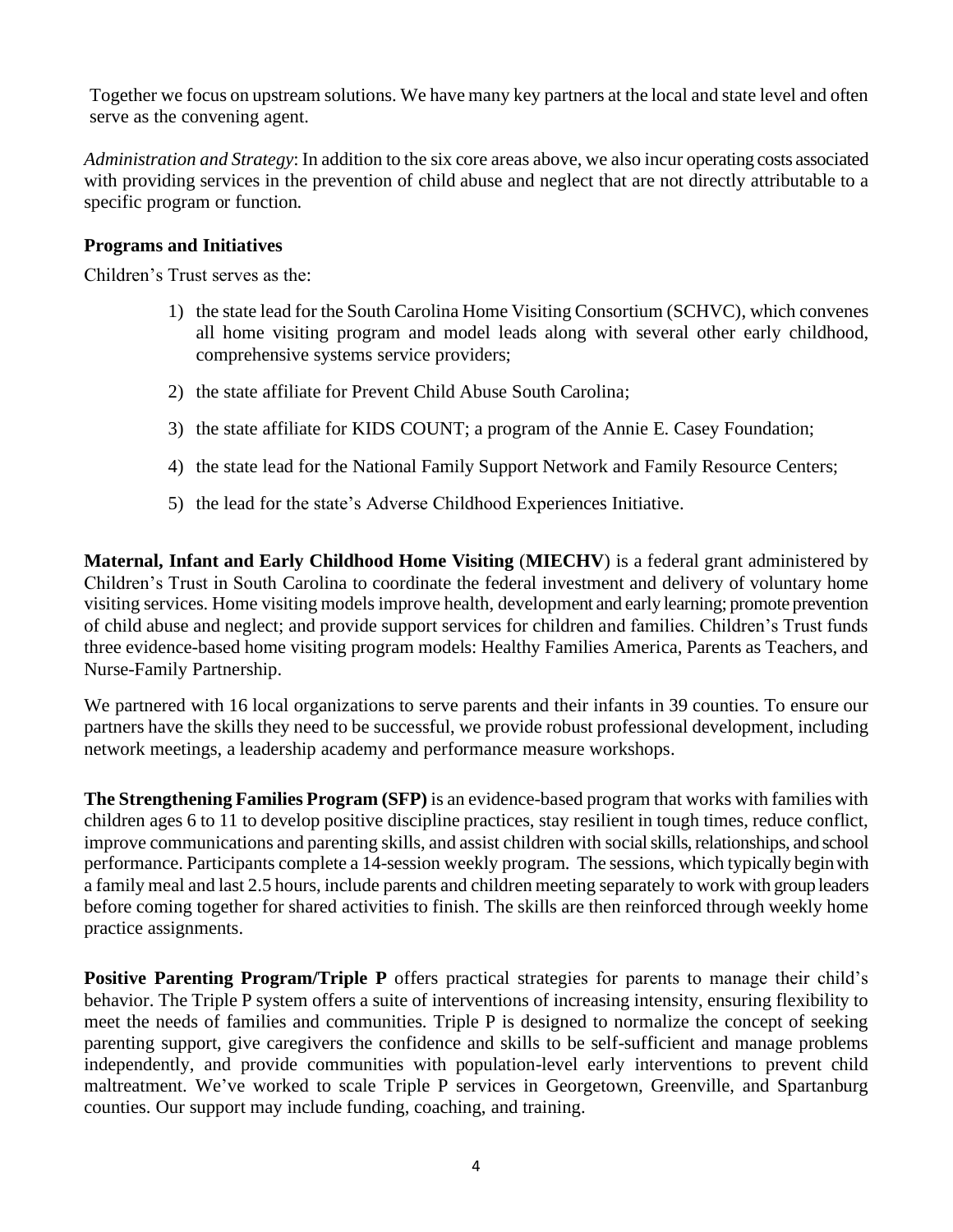# **Key Highlights**

Children's Trust and its partners continued to deliver programming during the COVID-19 pandemic using innovative solutions, including virtual service delivery and online training.

Maternal, Infant Early Childhood Home Visiting program continued services following the onset of the COVID-19 pandemic. The16 funded sites delivering home visiting models through the MIECHV grant, continued to do so either fully virtually or a combined option that included in-person visits for high-need or technology-challenged families. The home visiting program served 1,365 enrolled families/caregivers with 17,886 home visits completed across 39 of 46 counties in South Carolina.

The Strengthening Families Program sites continued engagement with their families by utilizing virtual solutions to provide family meals and celebrate family graduations. The Strengthening Families Program had 763 families and 1,116 children enrolled in 24 funded sites and 28 counties across the state. The completion rate for families enrolled in the program was 87 percent.

In seven years of administering the Strengthening Families Program (SFP) with local partners across the state, Children's Trust has seen the program staged in a variety of settings – from community centers to schools to churches. However, a program first in South Carolina was completed with a cycle that took place in a correctional facility. With the S.C. Department of Corrections serving as the funded grantee, nine moms at the Leath Correctional Institution in Greenwood completed the 14-session program in coordination with their children participating virtually at home.

Positive Parenting Program (Triple P) expanded service delivery in Greenville and Georgetown Counties. It served 1,025 parents and caregivers, and 99 percent of participants report that they would recommend Triple P to other parents. There are now 140 practitioners trained in Triple P across all levels and variants for those two counties.

Children's Trust completed a partnerships assessment with its funded partners in home visiting, Strengthening Families Program and Triple P. A significant majority (78 percent) of respondents reported that Children's Trust meets their needs for partner support. Partners also reported that they prioritize adhering to contract processes, data collection and continuous quality improvement practices.

As a core component of delivering on its mission, Children's Trust trains child-serving professionals across the state. From model-specific sessions to broad-based knowledge, 8,278 professionals took advantage of 174 learning opportunities.

Children's Trust led training on Adverse Childhood Experiences (ACEs) across the state with 135 training events reaching 6,284 participants. The organization also provided contracted training for the S. C. Department of Social Services for early and middle childhood development as well as how to keep children safe in 19 training events reaching more than 300 participants.

Children's Trust received \$230,235 in restricted and unrestricted donations. There were 8 volunteers providing 39 volunteer hours to the organization, in addition to the organization's 12 members of the Board of Directors who served in a fully voluntary capacity.

114 partners received messaging materials and participated in Child Abuse Prevention Month awareness activities. There were 314 downloads of the messaging toolkits and graphic files.

Children's Trust facilitated three Empower Action Model coalitions in Richland, Marlboro and Oconee Counties. 42 organizations participated in these community-wide prevention efforts. In parallel work, the local organizations convened parent advisory councils to ensure parent voices are represented in planning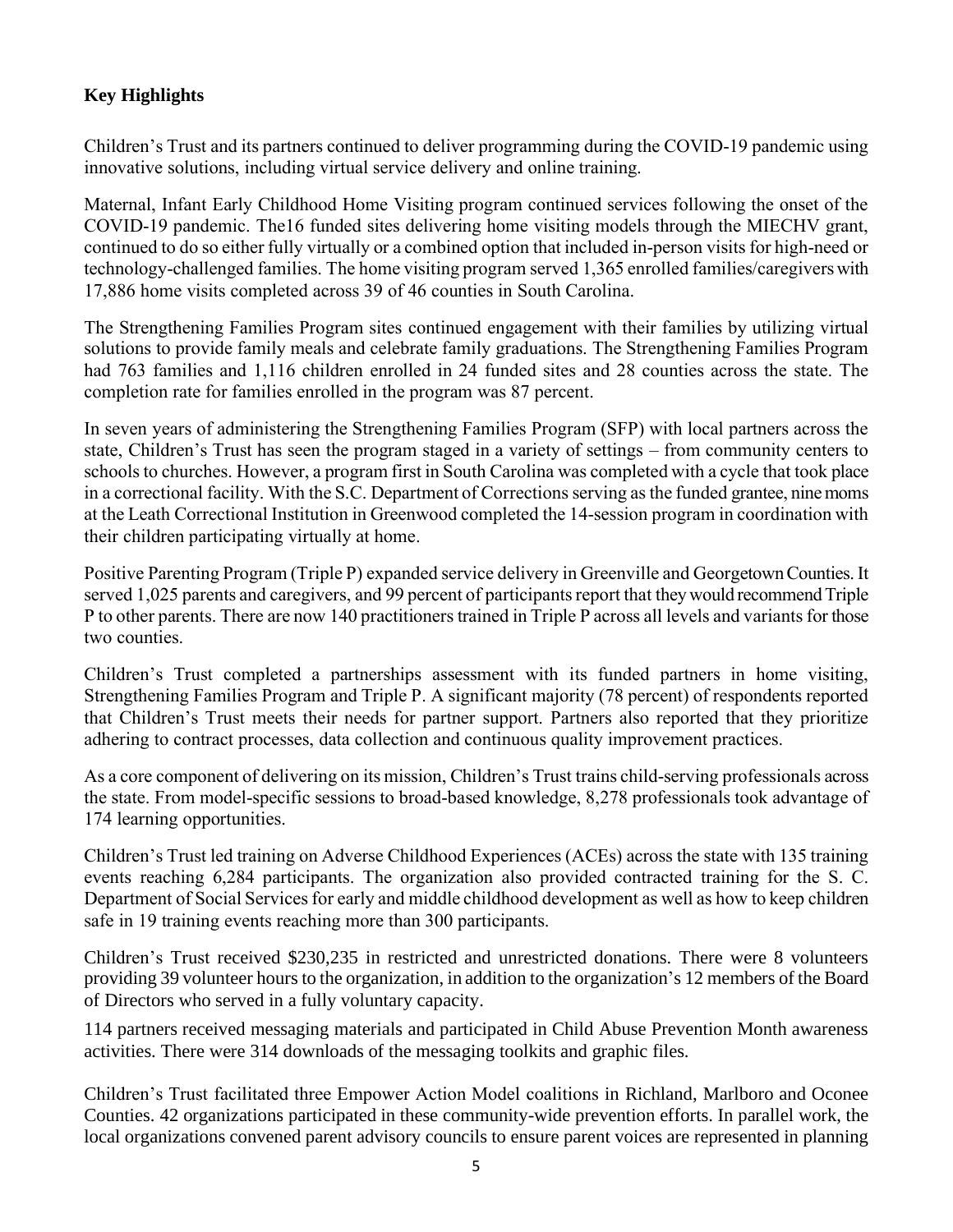and decision making.

Children's Trust held its biennial statewide prevention conference in a virtual environment for the first time. The conference had 492 registrants and an 88 percent attendance rate. In a post-conference survey, respondents (86 percent) agreed that the conference helped to strengthen their ability to contribute to building resilient families and thriving communities.

South Carolina ranks No. 41 nationally in child and family well-being, according to the [2021 KIDS](https://www.aecf.org/resources/2021-kids-count-data-book)  [COUNT® Data Book,](https://www.aecf.org/resources/2021-kids-count-data-book) a 50-state report of recent household data developed by the Annie E. Casey Foundation analyzing how families have fared between the Great Recession and the COVID-19 pandemic. Education, poverty and the high cost of housing are ongoing challenges that have led to little improvement for South Carolina in the annual index of well-being measures.

Because of Children's Trust's national leadership in prevention innovations, South Carolina continued its work as one of four jurisdictions across the nation to participate in Thriving Families, Safer Children: A National Commitment to Well-Being. This statewide effort is working to transform South Carolina's child welfare system away from post-abuse treatment and services to community-based proactive prevention programs and building holistic family well-being.

Children's Trust updated the 2010 South Carolina's needs assessment for home visiting, a prevention service delivery strategy that decreases risk factors and increases protective factors for children at risk for child abuse and neglect. The study concluded that there is a need for greater coordination among home visiting and early childhood efforts, including the development of statewide strategies for the work of home visiting for the next ten years. It also called for additional resources to ensure equitable and adequate services are available for families in every county in the state. This will also require strengthening the home visiting infrastructure in South Carolina.

Children's Trust launched a new parent-focused website, scParent.org, featuring a Find Help search bar that helps connect families to local free and reduced-cost social service programs in their community. Parents and caregivers simply enter their ZIP code into the search bar to return an array of free and reduced-cost assistance in their communities, including parenting services, food, housing, financial and legal help, and health services.

Children's Trust launched an updated version of its home visiting website for its partners across South Carolina at [schomevisiting.org.](https://www.schomevisiting.org/) Designed in coordination with the Home Visiting Consortium, this site supports home visiting professionals and the work of home visiting across the state. The update expands on the earlier site by adding additional links to professional development opportunities, expanded information on the consortium, and data and research.

Children's Trust CEO Sue Williams was named the recipient of the James Hmurovich Award at the 2021 Prevent Child Abuse America Virtual Conference. The award is given to an executive director of a Prevent Child Abuse America state chapter for leadership in the prevention of child abuse and neglect. The award reflected Williams' contributions to evidence-based prevention efforts in collaboration with local organizations in communities across the state and PCAA chapters across the U.S. Children's Trust is the PCA state chapter for South Carolina.

Stephen Leicht, the former chair of the Children's Trust board of directors, was presented the Yezbak Award for his service to the organization. The award, which is named for former board chair David Yezbak, highlights Leicht's commitment to the prevention of child abuse and neglect in South Carolina.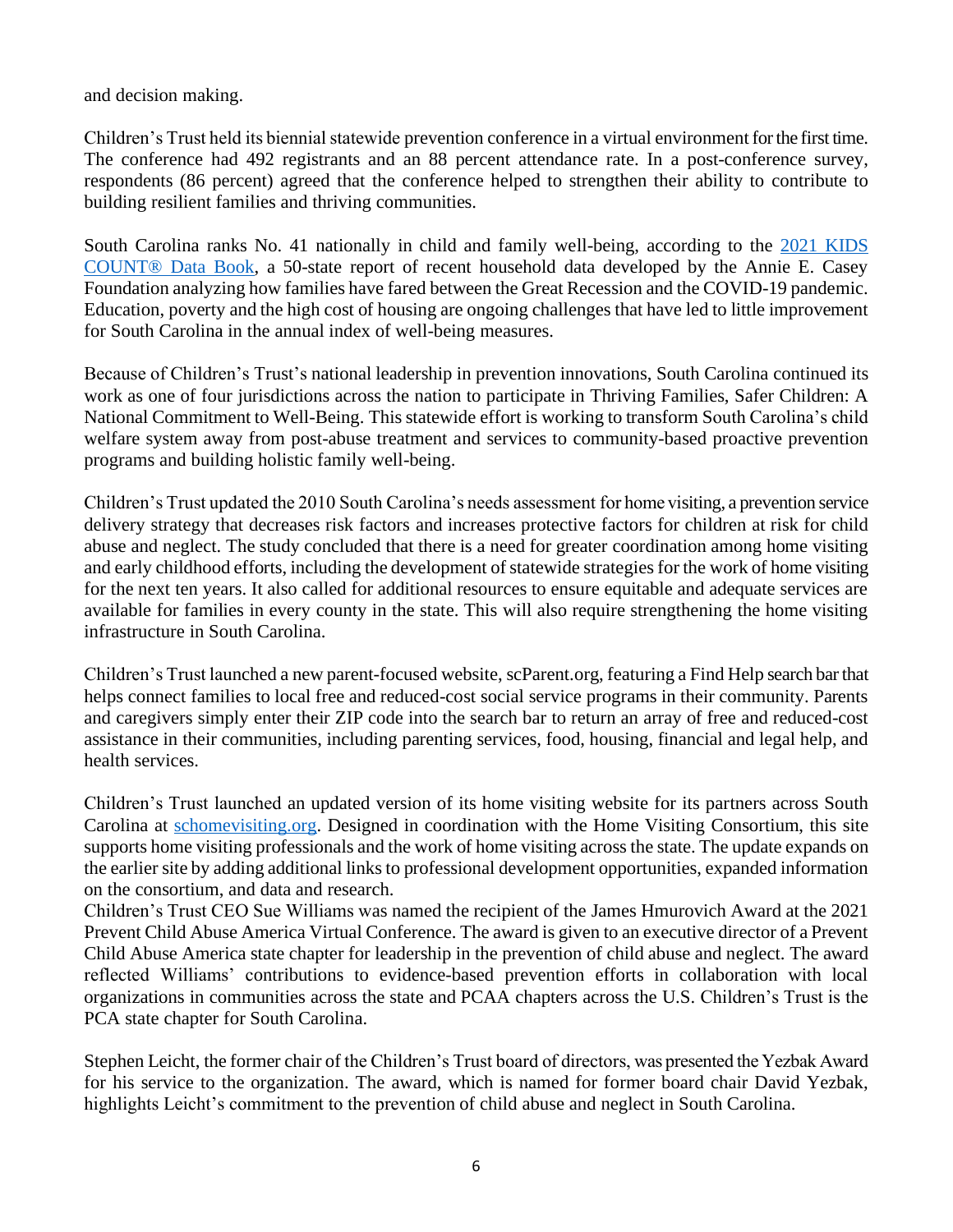Children's Trust published a research brief, ["Positive Childhood Experiences in South Carolina \(PDF\),](https://scchildren.org/wp-content/uploads/PCEs-in-South-Carolina.pdf)" that details how protective factors and positive experiences can help children overcome adversity and become more resilient. This research brief explains how promoting resilience in children, families, and communities through health care, educational, and social service systems can help counteract childhood trauma.

Children's Trust released a research brief in conjunction with the University of South Carolina's Social Media Insights Lab that examined the role a social networking service can play in the discussion of a public health issue such as childhood adversity. This research study – "Who is Talking about Adverse Childhood [Experiences? Evidence from Twitter to Inform Health Promotion \(PDF\)"](https://scchildren.org/wp-content/uploads/ACEs_Research_Brief_Twitter_and_Health_Promotion.pdf) – explores how information about Adverse Childhood Experiences is commonly being used, shared and discussed on the microblogging site Twitter.

# **Understanding Children's Trust Financial Statements**

Children's Trust was established as an eleemosynary organization by the State of South Carolina and reports all assets and liabilities using the accrual basis of accounting, much like a private business entity. In accordance with accounting principles generally accepted in the United States of America, this report consists of a series of financial statements, along with explanatory notes to the financial statements.

The most important relationship demonstrated within Children's Trust financial statements is the requirement that Children's Trust resources are used to stimulate a broad range of innovative child abuse and neglect prevention programs to meet the needs of South Carolina's children and keep them free from abuse and neglect.

# **Overview of the Financial Statements**

This discussion and analysis serve as an introduction to Children's Trust basic financial statements. Children's Trust basic financial statements consist of three components – government-wide financial statements, fund financial statements, and notes to the financial statements.

# Governmentwide Financial Statements

The governmentwide financial statements are designed to provide readers with a broad overview of Children's Trust finances, in a manner similar to a private-sector business. All activity of Children's Trust is presented in these statements as there are no component units that would be presented separately.

The statement of net position presents information on all of Children's Trust assets and liabilities with the difference between the two reported as net position. Over time increases or decreases in net position may serve as a useful indicator of the financial stability of Children's Trust. The statement of activities presents information showing revenues and expenses during the year and how Children's Trust net position changed during the most recent fiscal year as a result of the net of revenues and expenses.

# Fund Financial Statements

A fund is a grouping of related accounts that is used to maintain control over resources that have been segregated for specific activities or objectives. As a component unit of the State of South Carolina ("the State"), Children's Trust is a legally separate organization that is presented as a discreetly presented organization in the State's Comprehensive Annual Financial Report.

Children's Trust uses fund accounting to ensure and demonstrate compliance with finance-related legal requirements, like other state and quasi-state agencies. Children's Trust is financially accountable to the State. The fund financial statements are provided to show Children's Trust financial accountability to the state and for inclusion in the State's Comprehensive Annual Financial Report.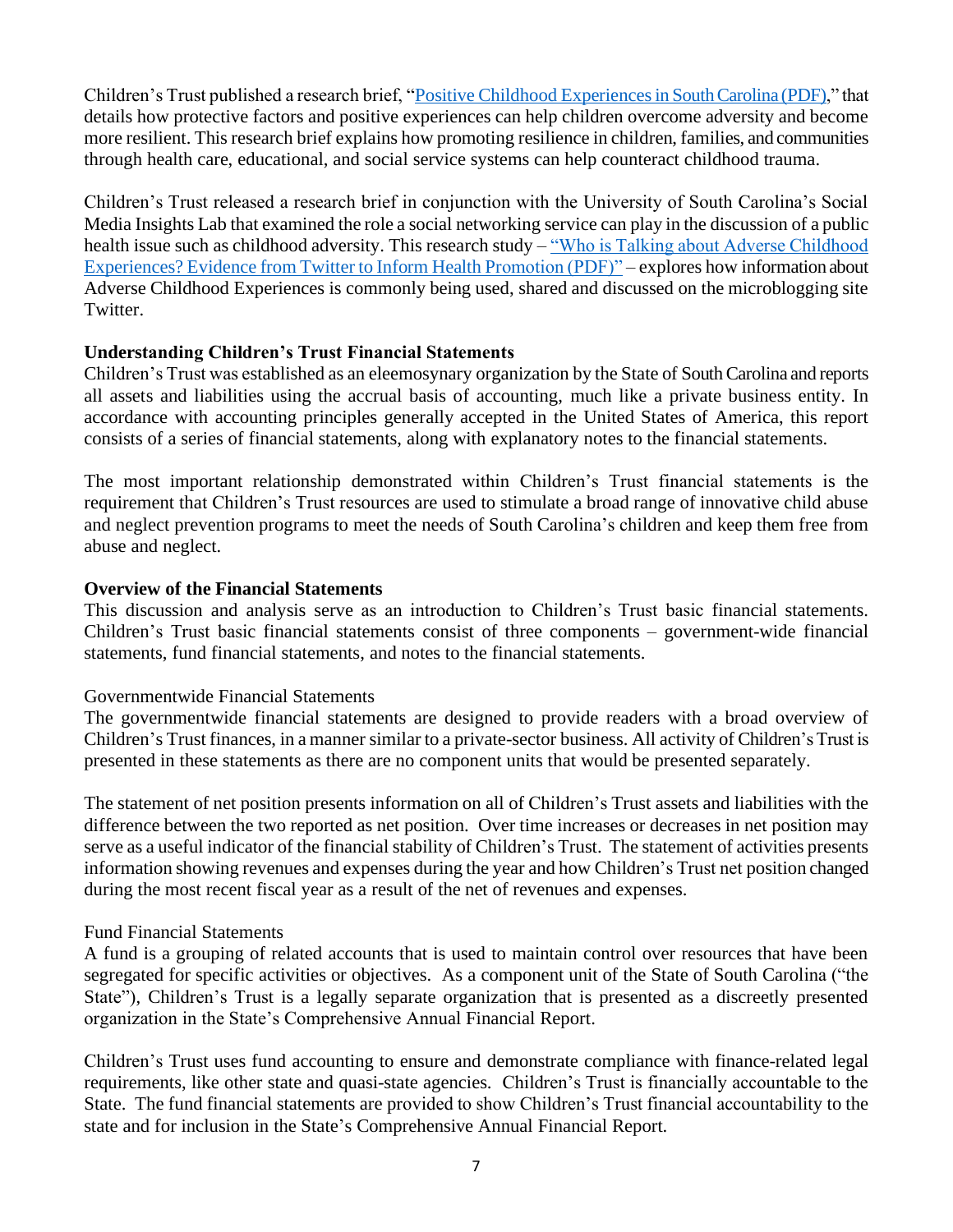# Governmentwide Financial Analysis

The following net position and statement of activities schedules are useful for understanding the government-wide or fund financial statements. As noted in the schedule, net position increased by \$953,671during the fiscal year 2021, and in fiscal year 2020, net position increased by \$596,018. The 2021 and 2020 changes in net assets included a \$130,505 decrease and a \$30,039 increase in restricted net assets respectively. Current and other assets include investments of \$2,497,236, which are held with Charles Schwab in mutual funds, equities, and money market accounts.

Assets and Liabilities (See notes of the financial statements)

|                                   | 2021        | 2020        |
|-----------------------------------|-------------|-------------|
| Current and other assets          | \$8,940,279 | \$8,718,016 |
| Capital assets, less depreciation | 7,730       | 12,493      |
| <b>Total assets</b>               | 8,948,009   | 8,730,509   |
|                                   |             |             |
| Current and other liabilities     | 2,703,720   | 3,408,298   |
| Long-term liabilities             | 81,572      | 113,165     |
| <b>Total liabilities</b>          | 2,785,292   | 3,521,463   |
| Net position                      |             |             |
| Invested in capital assets        | 7,730       | 12,493      |
| Unrestricted net position         | 5,147,911   | 4,058,972   |
| Restricted net position           | 1,007,076   | 1,137,581   |
| Total net position                | \$6,162,717 | \$5,209,046 |

Children's Trust capital assets include the purchase of a server during fiscal year 2018 for \$11,292 and audio conference equipment purchased in fiscal year 2016 for \$21,358. A server purchased in 2012 for \$7,694 and a phone system purchased in fiscal year 2011 for \$10,477 are fully depreciated. The total accumulated depreciation is \$43,091 for a current value of \$7,730. All capital assets are depreciated over a seven-year period.

In the current fiscal year unearned revenue is \$379,413. Current and other liabilities in the prior fiscal year included unearned revenue of \$326,891. Unearned revenue arises when funds are received in advance on an exchange transaction and are not recognized as revenue before revenue recognition criteria have been met.

In 2020, current and other liabilities also included a \$550,000 note payable received under the Paycheck Protection Program on April 18, 2020. The loan was fully forgiven during fiscal year 2021 and has been included in fiscal year 2021 revenues.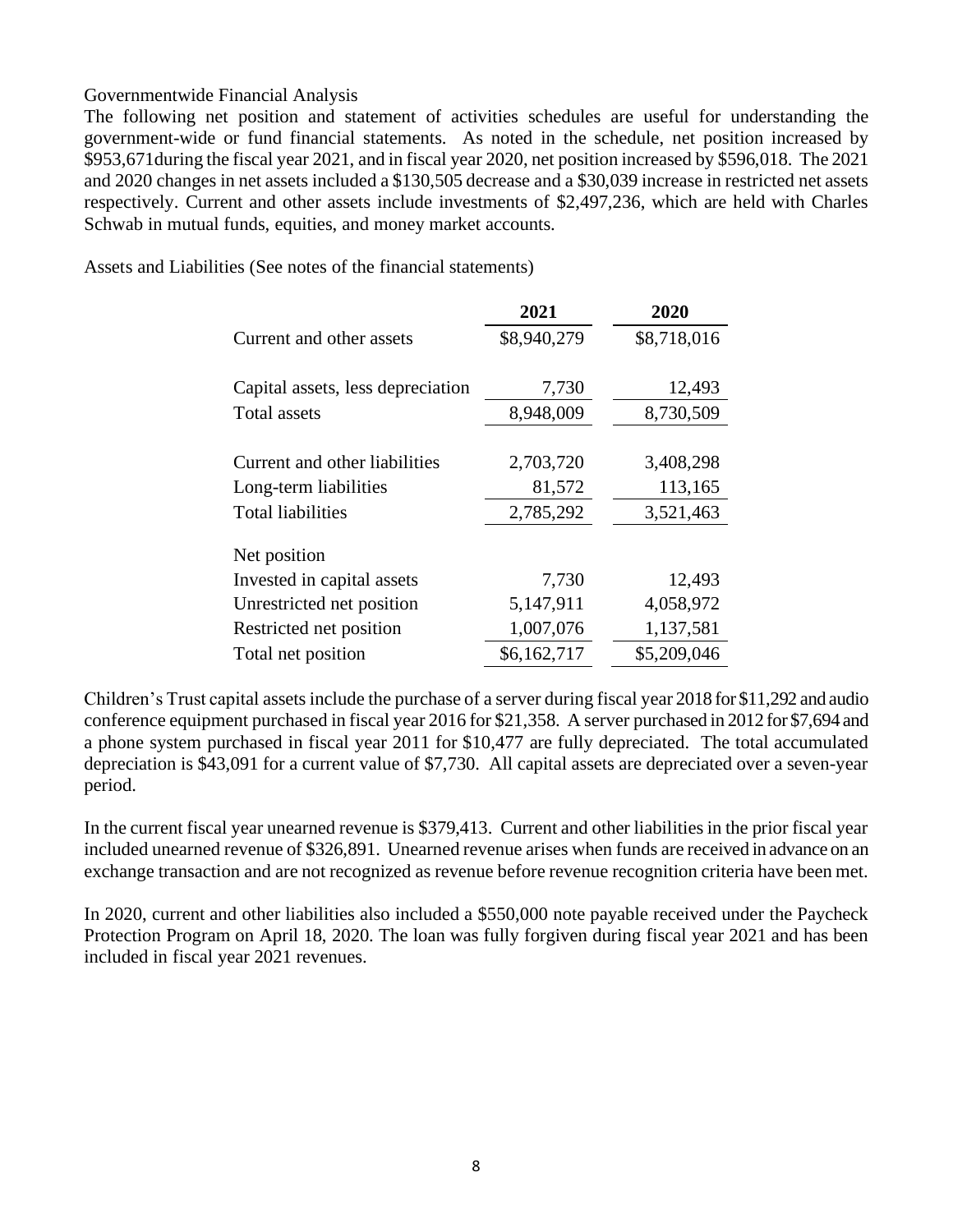|                                    | 2021         | 2020         |
|------------------------------------|--------------|--------------|
| <b>REVENUES</b>                    |              |              |
| Program revenues                   |              |              |
| Program specific operating grants  |              |              |
| Federal                            | \$8,069,804  | \$9,293,773  |
| <b>State</b>                       | 5,471,682    | 4,306,419    |
| Local and foundations              | 1,897,922    | 2,246,759    |
| Contributions                      |              |              |
| <b>General Public</b>              | 230,235      | 259,828      |
| $In-Kind$                          |              | 8,000        |
| Program service                    |              |              |
| Services and training              | 135,663      | 32,863       |
| General revenues                   |              |              |
| <b>Other Revenues</b>              | 8,170        | 39,967.00    |
| Paycheck Protection extinguishment | 550,000      |              |
| Investment earnings                | 460,842      | 69,857       |
| <b>TOTAL REVENUES</b>              | \$16,824,318 | \$16,257,466 |
|                                    |              |              |

Funds received from the state include an allocation from the State and from various contracts with state agencies as outlined in the related parties note in the financial statements (see note 8).

Due to continued impacts of Covid-19 the organization saw a decrease in General Public Contributions as a result of cancelled fundraising events and overall decreases in public giving during 2021.

Also due to continued impacts of Covid-19 many of the organization's sponsored trainings and activities as well as grantees' programmatic work, continued to be offered in virtual formats. In addition, some trainings and events were cancelled. These changes led to a decrease in reimbursable grant funds received.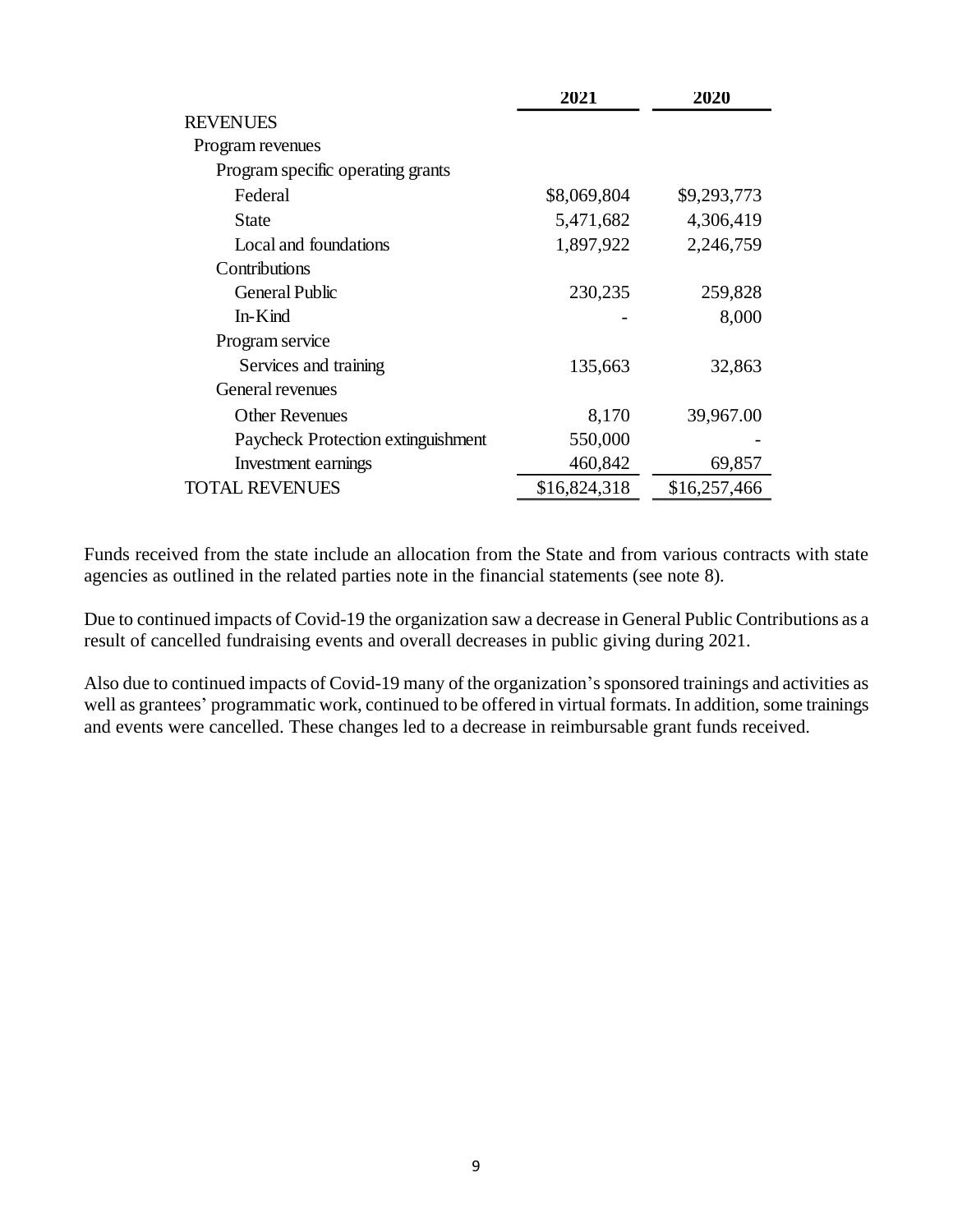

| <b>EXPENSES</b>                               | 2021         | 2020         |
|-----------------------------------------------|--------------|--------------|
| <b>Prevention Services</b>                    | \$11,019,079 | \$10,913,642 |
| <b>Communications and Development</b>         | 604,422      | 389,697      |
| <b>Education and Professional Development</b> | 690,654      | 737,784      |
| <b>Research and Evaluation</b>                | 1,376,621    | 1,276,099    |
| Advocacy and Policy                           | 121,915      | 126,398      |
| Program Development and Partnership Convening | 777,576      | 918,269      |
| Administration & Strategy                     | 1,280,380    | 1,299,559    |
| <b>TOTAL EXPENSES</b>                         | \$15,870,647 | 15,661,448   |

Many of the organization's activities and expenses continued to be redirected during fiscal year 2021 due to accommodations needed as a result of Covid-19. This caused expenses to remain consistently lower during the fiscal year, similar to the previous fiscal year.

Communications and Development had more lead time during fiscal year 2021 to develop and execute activities and events with Covid-19 accommodations in place.

All activities related to partnership convening were held in a virtual format during the entirety of fiscal year 2021, in addition there was no major programmatic development activities during the fiscal year as the organization spent the fiscal year finalizing its new strategic plan.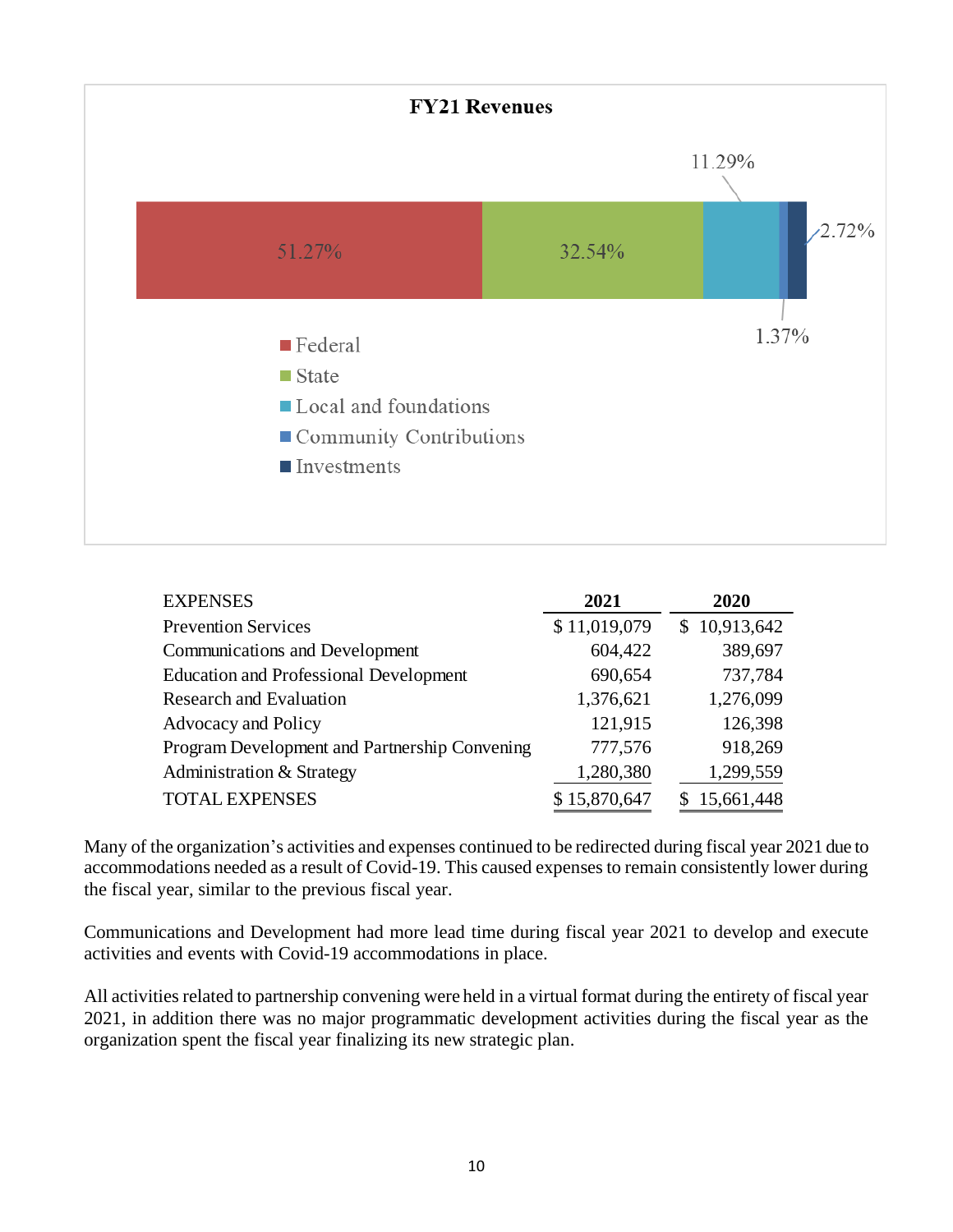

|                                  | 2021             |     | 2020       |
|----------------------------------|------------------|-----|------------|
| Total revenue                    | \$<br>16,824,318 | \$  | 16,257,466 |
| Total expenses                   | 15,870,647       |     | 15,661,448 |
| Excess of revenues over expenses | 953,671          |     | 596,018    |
| Net position beginning of year   | 5,209,046        |     | 4,613,028  |
| Net position at end of year      | \$<br>6,162,717  | \$. | 5,209,046  |
|                                  |                  |     |            |
| Net investment in capital assets | \$<br>7,730      | \$  | 12,493     |
| Unrestricted                     | 5,147,911        |     | 4,058,972  |
| Restricted                       | 1,007,076        |     | 1,137,581  |
|                                  | \$<br>6,162,717  | \$  | 5,209,046  |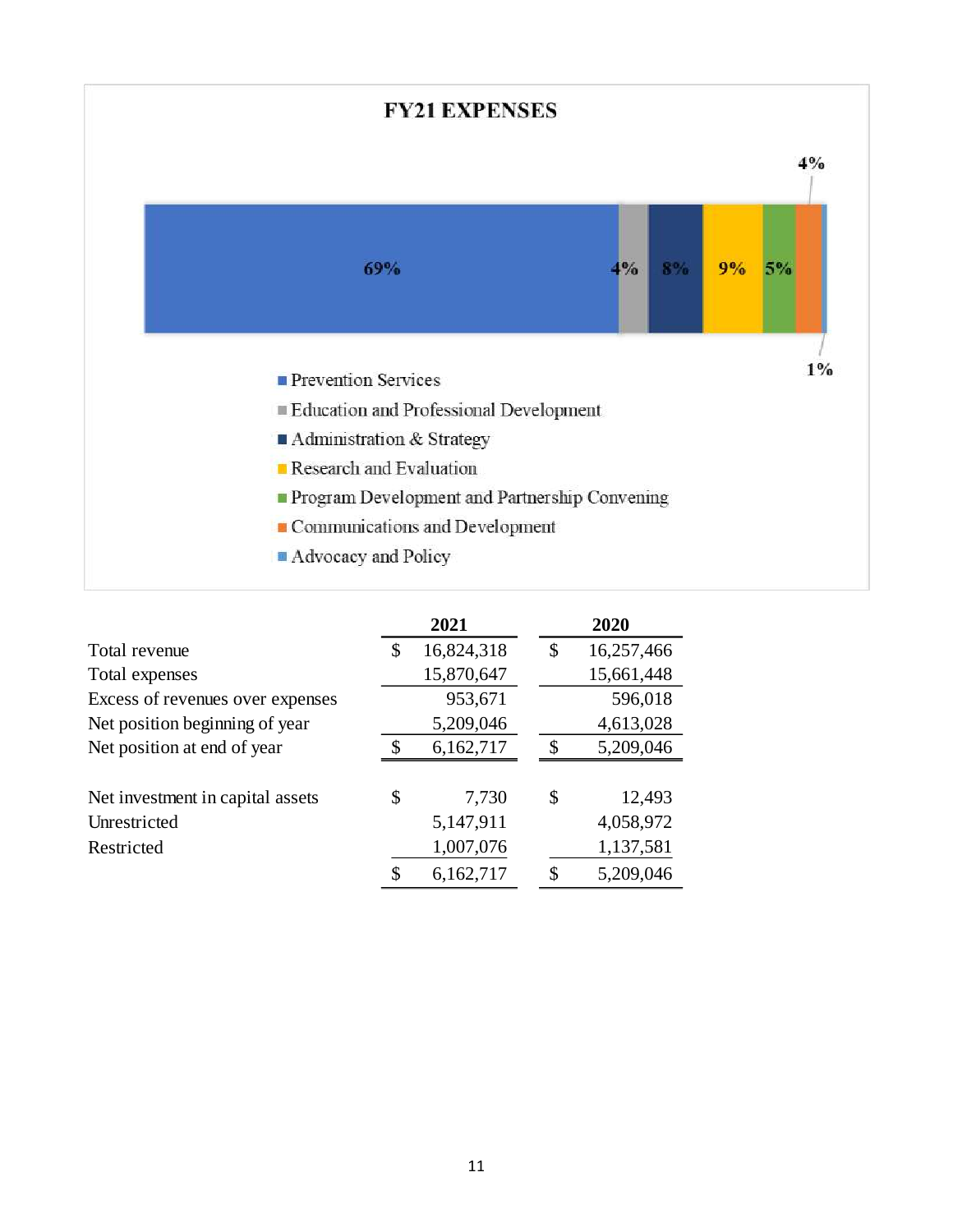# **Contacting Children's Trust Financial Management**

This financial report is designed to provide a general overview of Children's Trust financial activity for all those interested in Children's Trust operations. Children's Trust also prepares an annual report that is available for viewing and download on the website at scchildren.org. Address questions concerning any of the information provided in this report or requests for additional financial information, to the Chief Financial Officer, Children's Trust of South Carolina, 1330 Lady Street, Suite 310, Columbia SC 29201 or visit the website at http://scchildren.org/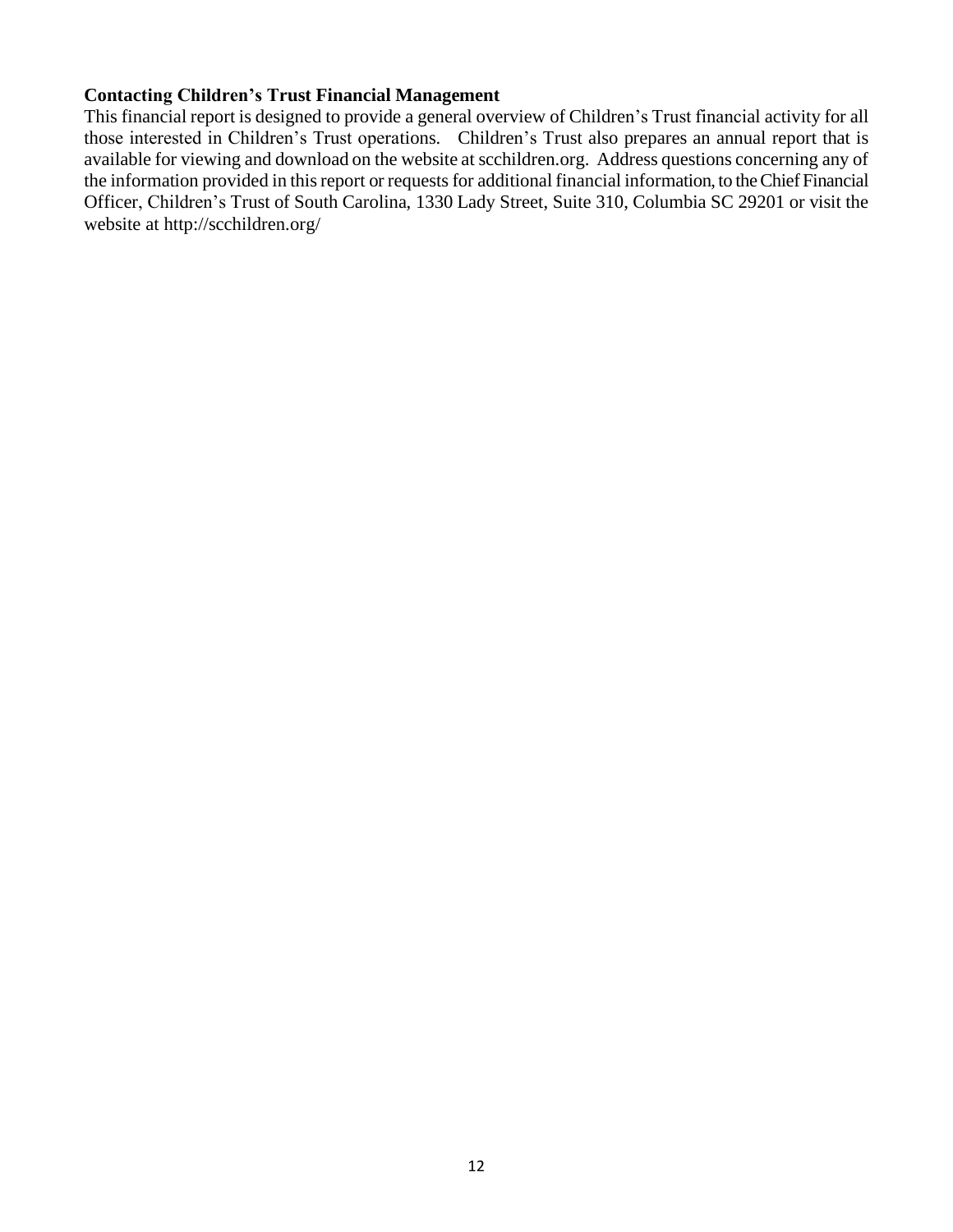# **Assets**

| <b>Current assets</b>            |                 |
|----------------------------------|-----------------|
| Cash and cash equivalents        | \$<br>2,723,551 |
| Investments                      | 2,497,236       |
| Receivables:                     |                 |
| Grants                           | 1,539,209       |
| Related party                    | 2,102,182       |
| Contributions                    | 10,700          |
| Prepaid items                    | 50,901          |
| Asset held for sale              | 16,500          |
| <b>Total current assets</b>      | 8,940,279       |
| <b>Non-current assets</b>        |                 |
| Property and equipment, net      | 7,730           |
| Total non-current assets         | 7,730           |
| <b>Total assets</b>              | 8,948,009       |
| <b>Liabilities</b>               |                 |
| <b>Current liabilities</b>       |                 |
| Accounts payable                 | 1,489,205       |
| <b>Accrued liabilities</b>       | 177,181         |
| Due to related parties           | 657,921         |
| Unearned revenue                 | 379,413         |
| <b>Total current liabilities</b> | 2,703,720       |
| <b>Noncurrent liabilities</b>    |                 |
| Accrued compensated absences     | 81,572          |
| <b>Total liabilities</b>         | 2,785,292       |
| <b>Net Position</b>              |                 |
| Net investment in capital assets | 7,730           |
| Restricted                       | 1,007,076       |
| Unrestricted                     | 5,147,911       |
| Total net position               | \$<br>6,162,717 |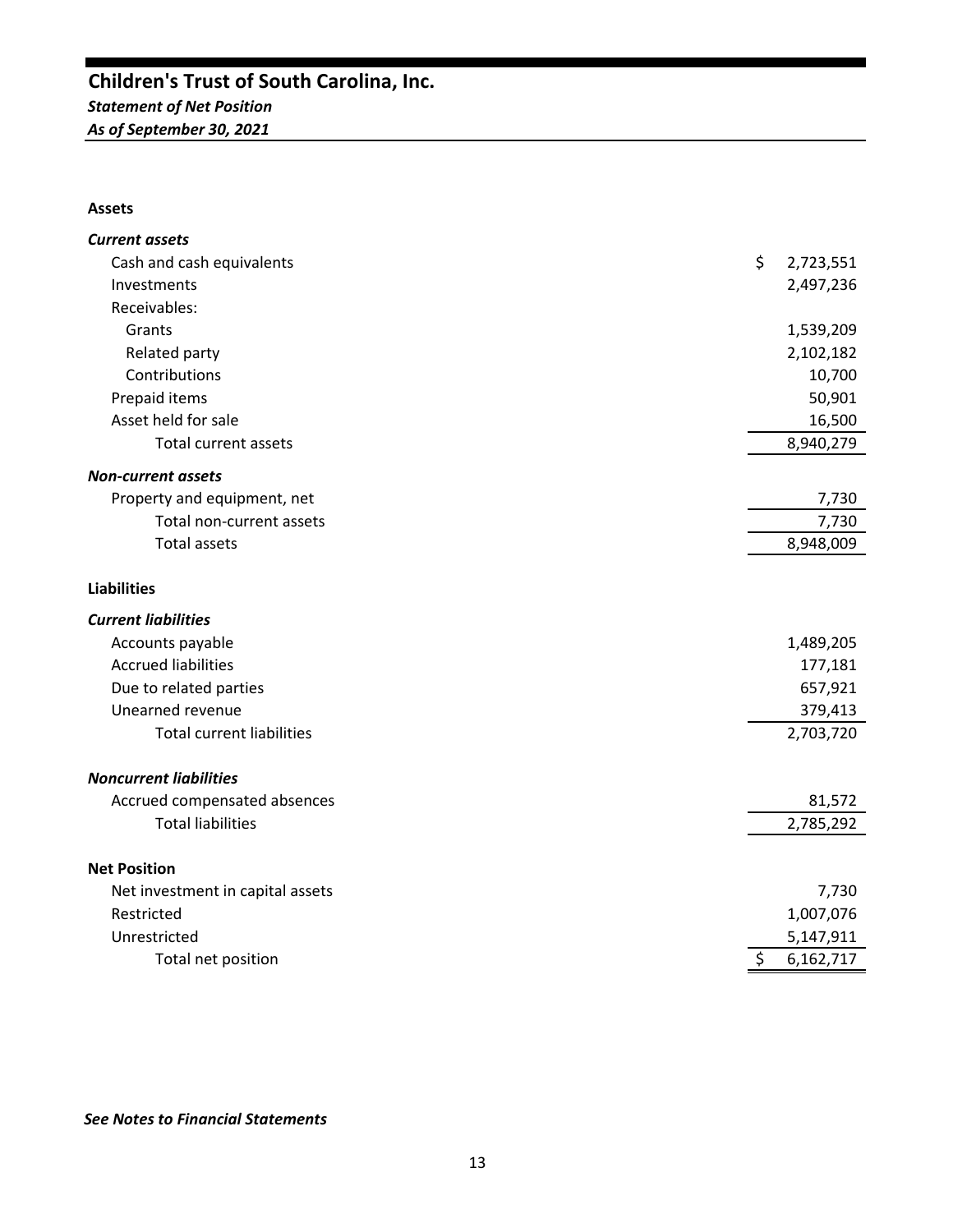| <b>Revenues</b>                                       |                 |
|-------------------------------------------------------|-----------------|
| Program revenues:                                     |                 |
| Program specific operating grants:                    |                 |
| Federal                                               | \$<br>8,069,804 |
| <b>State</b>                                          | 5,471,682       |
| Local and foundations                                 | 1,897,922       |
| Contributions:                                        |                 |
| General public                                        | 230,235         |
| Charges for services                                  | 135,663         |
| General revenues:                                     |                 |
| Interest income and other revenue                     | 8,170           |
| PPP loan forgiveness                                  | 550,000         |
| Investment income                                     | 460,842         |
| <b>Total revenues</b>                                 | 16,824,318      |
| <b>Operating expenses</b><br><b>Current operating</b> |                 |
| <b>Prevention services</b>                            | 11,019,079      |
| Communications and development                        | 604,422         |
| Education and professional development                | 690,654         |
| Research and evaluation                               | 1,376,621       |
| Advocacy and policy                                   | 121,915         |
| Program development and partnership convening         | 777,576         |
| Administration and strategy                           | 1,280,380       |
| <b>Total operating expenses</b>                       | 15,870,647      |
| Change in net position                                | 953,671         |
|                                                       |                 |
| Net position, beginning of year                       | 5,209,046       |
| Net position, end of year                             | 6,162,717       |

*See Notes to Financial Statements*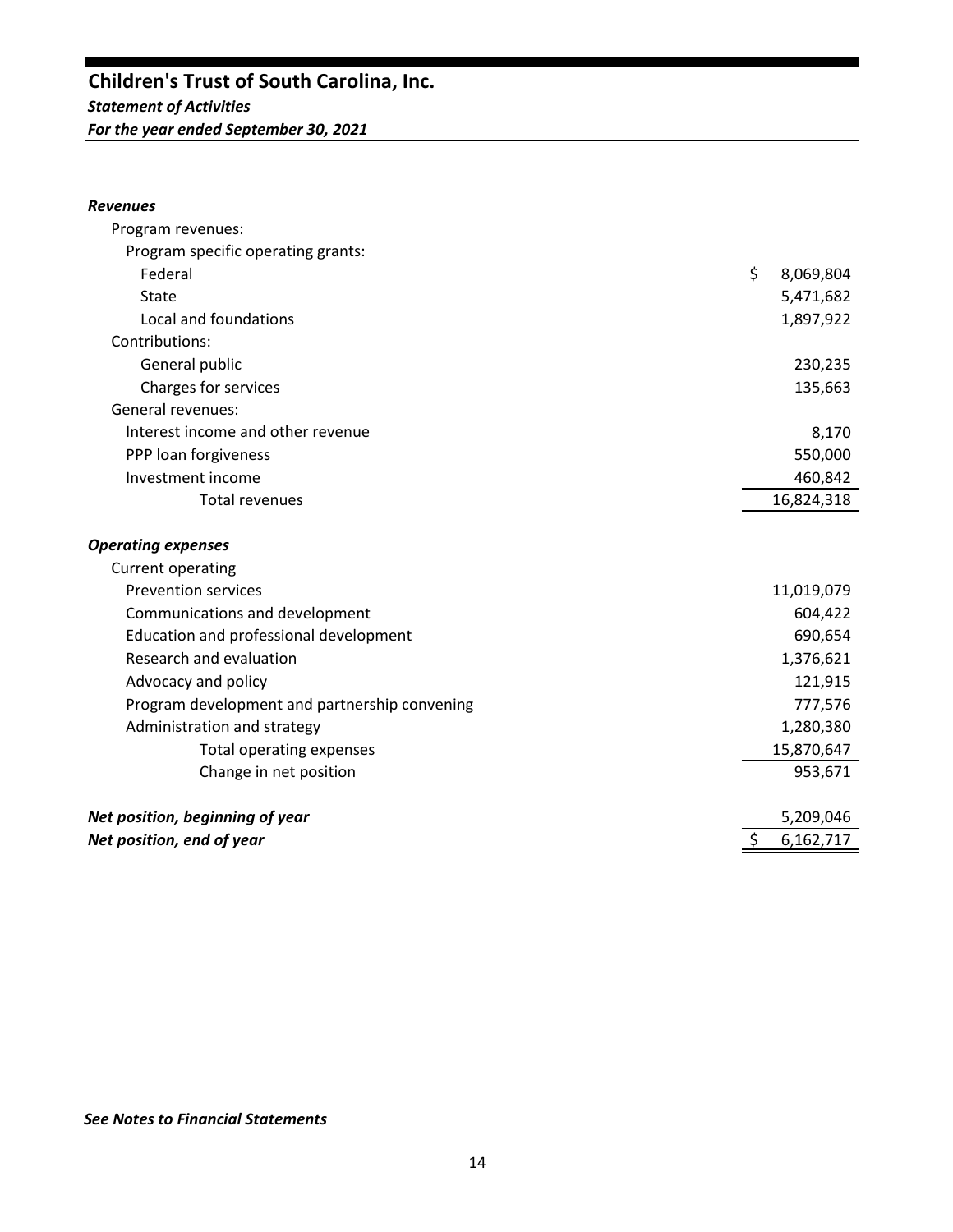# **Assets**

| Receivables:<br>Grants<br>1,539,209<br>Related party<br>2,102,182<br>Contributions<br>10,700<br>Prepaid items<br>50,901<br>Asset held for sale<br>16,500<br><b>Total assets</b><br>8,940,279<br>\$<br>Accounts payable<br>1,489,205<br><b>Accrued liabilities</b><br>177,181<br>Due to related parties<br>657,921<br>Unearned revenue<br>379,413<br><b>Total liabilities</b><br>2,703,720<br>Nonspendable<br>67,401<br>Restricted<br>1,007,076<br>Unassigned<br>5,162,082<br><b>Total fund balances</b><br>6,236,559<br>Total liabilities and fund balances<br>\$<br>8,940,279<br>Reconciliation of the Balance Sheet of the General Fund<br>to the Statement of Net Position<br>Total Fund Balance of the General Fund<br>\$<br>6,236,559<br>Amounts reported in the Statement of Net Position are different because:<br>Capital assets, net of depreciation, are not current financial<br>resources and are not included in the General Fund<br>7,730<br>Some liabilities are not due and payable in the current period and<br>therefore are not reported in the General Fund:<br>Compensated absences<br>(81, 572)<br>Total net position<br>6,162,717<br>\$ | Cash<br>Investments  | \$<br>2,723,551<br>2,497,236 |
|----------------------------------------------------------------------------------------------------------------------------------------------------------------------------------------------------------------------------------------------------------------------------------------------------------------------------------------------------------------------------------------------------------------------------------------------------------------------------------------------------------------------------------------------------------------------------------------------------------------------------------------------------------------------------------------------------------------------------------------------------------------------------------------------------------------------------------------------------------------------------------------------------------------------------------------------------------------------------------------------------------------------------------------------------------------------------------------------------------------------------------------------------------------|----------------------|------------------------------|
|                                                                                                                                                                                                                                                                                                                                                                                                                                                                                                                                                                                                                                                                                                                                                                                                                                                                                                                                                                                                                                                                                                                                                                |                      |                              |
|                                                                                                                                                                                                                                                                                                                                                                                                                                                                                                                                                                                                                                                                                                                                                                                                                                                                                                                                                                                                                                                                                                                                                                |                      |                              |
|                                                                                                                                                                                                                                                                                                                                                                                                                                                                                                                                                                                                                                                                                                                                                                                                                                                                                                                                                                                                                                                                                                                                                                |                      |                              |
|                                                                                                                                                                                                                                                                                                                                                                                                                                                                                                                                                                                                                                                                                                                                                                                                                                                                                                                                                                                                                                                                                                                                                                |                      |                              |
|                                                                                                                                                                                                                                                                                                                                                                                                                                                                                                                                                                                                                                                                                                                                                                                                                                                                                                                                                                                                                                                                                                                                                                |                      |                              |
|                                                                                                                                                                                                                                                                                                                                                                                                                                                                                                                                                                                                                                                                                                                                                                                                                                                                                                                                                                                                                                                                                                                                                                |                      |                              |
|                                                                                                                                                                                                                                                                                                                                                                                                                                                                                                                                                                                                                                                                                                                                                                                                                                                                                                                                                                                                                                                                                                                                                                |                      |                              |
|                                                                                                                                                                                                                                                                                                                                                                                                                                                                                                                                                                                                                                                                                                                                                                                                                                                                                                                                                                                                                                                                                                                                                                | <b>Liabilities</b>   |                              |
|                                                                                                                                                                                                                                                                                                                                                                                                                                                                                                                                                                                                                                                                                                                                                                                                                                                                                                                                                                                                                                                                                                                                                                |                      |                              |
|                                                                                                                                                                                                                                                                                                                                                                                                                                                                                                                                                                                                                                                                                                                                                                                                                                                                                                                                                                                                                                                                                                                                                                |                      |                              |
|                                                                                                                                                                                                                                                                                                                                                                                                                                                                                                                                                                                                                                                                                                                                                                                                                                                                                                                                                                                                                                                                                                                                                                |                      |                              |
|                                                                                                                                                                                                                                                                                                                                                                                                                                                                                                                                                                                                                                                                                                                                                                                                                                                                                                                                                                                                                                                                                                                                                                |                      |                              |
|                                                                                                                                                                                                                                                                                                                                                                                                                                                                                                                                                                                                                                                                                                                                                                                                                                                                                                                                                                                                                                                                                                                                                                |                      |                              |
|                                                                                                                                                                                                                                                                                                                                                                                                                                                                                                                                                                                                                                                                                                                                                                                                                                                                                                                                                                                                                                                                                                                                                                | <b>Fund balances</b> |                              |
|                                                                                                                                                                                                                                                                                                                                                                                                                                                                                                                                                                                                                                                                                                                                                                                                                                                                                                                                                                                                                                                                                                                                                                |                      |                              |
|                                                                                                                                                                                                                                                                                                                                                                                                                                                                                                                                                                                                                                                                                                                                                                                                                                                                                                                                                                                                                                                                                                                                                                |                      |                              |
|                                                                                                                                                                                                                                                                                                                                                                                                                                                                                                                                                                                                                                                                                                                                                                                                                                                                                                                                                                                                                                                                                                                                                                |                      |                              |
|                                                                                                                                                                                                                                                                                                                                                                                                                                                                                                                                                                                                                                                                                                                                                                                                                                                                                                                                                                                                                                                                                                                                                                |                      |                              |
|                                                                                                                                                                                                                                                                                                                                                                                                                                                                                                                                                                                                                                                                                                                                                                                                                                                                                                                                                                                                                                                                                                                                                                |                      |                              |
|                                                                                                                                                                                                                                                                                                                                                                                                                                                                                                                                                                                                                                                                                                                                                                                                                                                                                                                                                                                                                                                                                                                                                                |                      |                              |
|                                                                                                                                                                                                                                                                                                                                                                                                                                                                                                                                                                                                                                                                                                                                                                                                                                                                                                                                                                                                                                                                                                                                                                |                      |                              |
|                                                                                                                                                                                                                                                                                                                                                                                                                                                                                                                                                                                                                                                                                                                                                                                                                                                                                                                                                                                                                                                                                                                                                                |                      |                              |
|                                                                                                                                                                                                                                                                                                                                                                                                                                                                                                                                                                                                                                                                                                                                                                                                                                                                                                                                                                                                                                                                                                                                                                |                      |                              |
|                                                                                                                                                                                                                                                                                                                                                                                                                                                                                                                                                                                                                                                                                                                                                                                                                                                                                                                                                                                                                                                                                                                                                                |                      |                              |
|                                                                                                                                                                                                                                                                                                                                                                                                                                                                                                                                                                                                                                                                                                                                                                                                                                                                                                                                                                                                                                                                                                                                                                |                      |                              |
|                                                                                                                                                                                                                                                                                                                                                                                                                                                                                                                                                                                                                                                                                                                                                                                                                                                                                                                                                                                                                                                                                                                                                                |                      |                              |
|                                                                                                                                                                                                                                                                                                                                                                                                                                                                                                                                                                                                                                                                                                                                                                                                                                                                                                                                                                                                                                                                                                                                                                |                      |                              |
|                                                                                                                                                                                                                                                                                                                                                                                                                                                                                                                                                                                                                                                                                                                                                                                                                                                                                                                                                                                                                                                                                                                                                                |                      |                              |
|                                                                                                                                                                                                                                                                                                                                                                                                                                                                                                                                                                                                                                                                                                                                                                                                                                                                                                                                                                                                                                                                                                                                                                |                      |                              |

# *See Notes to Financial Statements*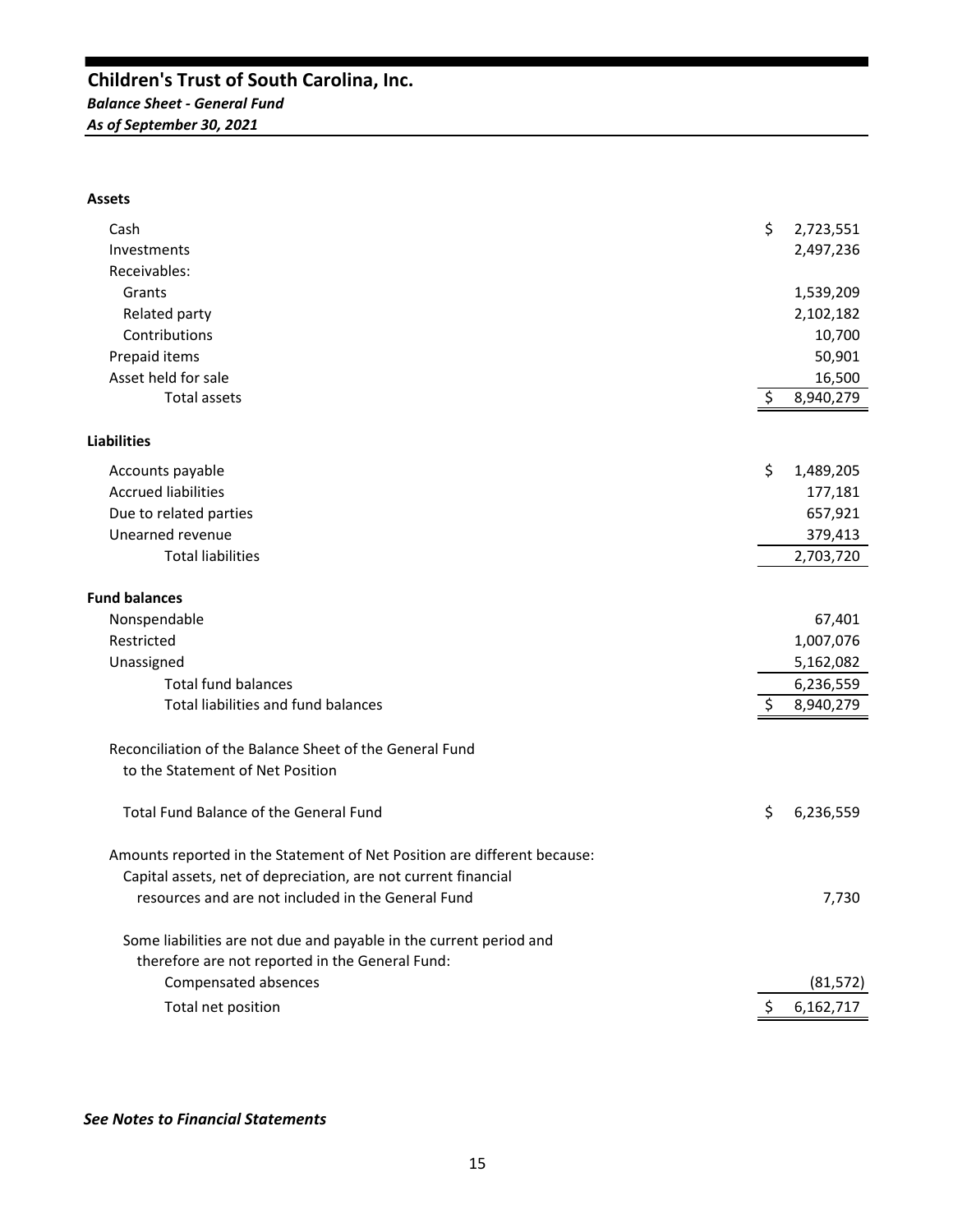# **Children's Trust of South Carolina, Inc.**

*Statement of Revenues, Expenditures, and Changes in Fund Balance - General Fund*

*For the year ended September 30, 2021*

### *Revenues*

| Program revenues                                                                                                                                                       |                         |
|------------------------------------------------------------------------------------------------------------------------------------------------------------------------|-------------------------|
| Program specific operating grants                                                                                                                                      |                         |
| Federal                                                                                                                                                                | \$<br>8,069,804         |
| <b>State</b>                                                                                                                                                           | 5,471,682               |
| Local and foundations                                                                                                                                                  | 1,897,922               |
| Contributions:                                                                                                                                                         |                         |
| General public                                                                                                                                                         | 230,235                 |
| Charges for services                                                                                                                                                   | 135,663                 |
| General revenues                                                                                                                                                       |                         |
| Interest income and other revenue                                                                                                                                      | 8,170                   |
| Investment income                                                                                                                                                      | 460,842                 |
| Total revenues                                                                                                                                                         | 16,274,318              |
| <b>Operating expenditures</b>                                                                                                                                          |                         |
| Prevention services                                                                                                                                                    | 11,019,079              |
| Communications and development                                                                                                                                         | 604,422                 |
| Education and professional development                                                                                                                                 | 690,654                 |
| Research and evaluation                                                                                                                                                | 1,376,621               |
| Advocacy and policy                                                                                                                                                    | 121,915                 |
| Program development and partnership convening                                                                                                                          | 777,576                 |
| Administration and strategy                                                                                                                                            | 1,307,210               |
| Total operating expenditures                                                                                                                                           | 15,897,477              |
| Excess of revenues over expenditures                                                                                                                                   | 376,841                 |
| Net change in fund balance                                                                                                                                             | 376,841                 |
| Fund balance, beginning of year                                                                                                                                        | 5,859,718               |
| <b>Fund balance, end of year</b>                                                                                                                                       | \$<br>6,236,559         |
| Reconciliation of the Statement of Revenues, Expenditures and<br>and Changes in Fund Balance of the General Fund to the Statement of Activities                        |                         |
| Net change in fund balance                                                                                                                                             | \$<br>376,841           |
| Governmental funds report purchases of capital assets as expenditures.                                                                                                 |                         |
| However, in the Statement of Activities, the costs of such assets is                                                                                                   |                         |
| allocated over their useful lives and reported as depreciation expense.                                                                                                | (4, 763)                |
| Proceeds from the forgiveness of PPP loans are treated as a decrease in                                                                                                |                         |
| liabilities in the Statement of Net Position                                                                                                                           | 550,000                 |
| Some expenses recorded in the Statement of Activities, compensated absences, do not require<br>the use of current financial resources and, therefore, are not reported |                         |
| as expenditures in the General Fund.                                                                                                                                   | \$<br>31,593<br>953,671 |
| Net change in net position                                                                                                                                             |                         |

*See Notes to Financial Statements*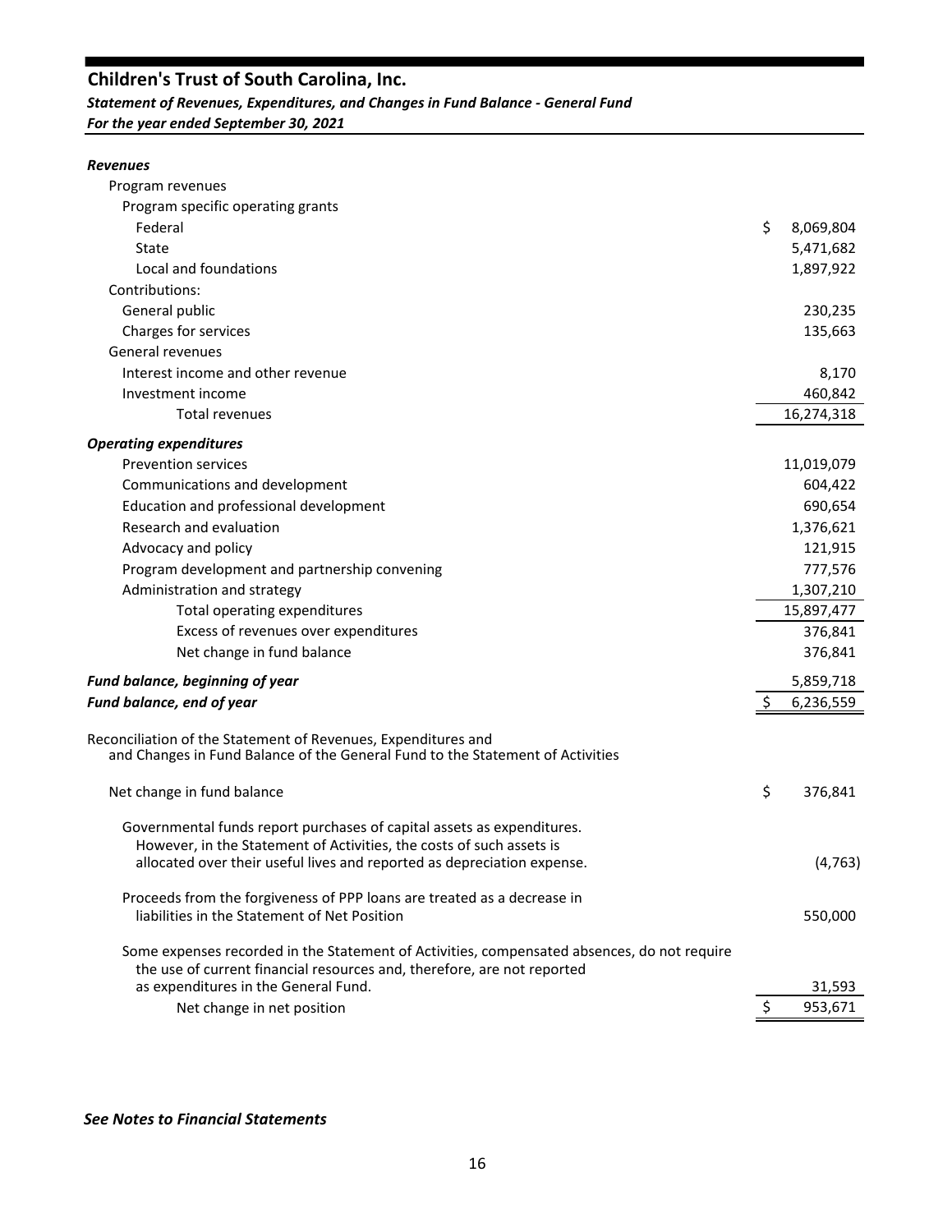# **Children's Trust of South Carolina** *Notes to the Financial Statements September 30, 2021*

## **Note 1. Summary of Significant Accounting Policies**

### *Reporting entity:*

Children's Trust of South Carolina, Inc. ("Children's Trust"), is authorized by Article 17, Chapter 7, Title 20, as amended, of the South Carolina Code of Laws. Children's Trust purpose is to provide resources to award grants and provide technical assistance to private not-for-profit organizations and qualified state agencies to stimulate a broad range of innovative child abuse and neglect prevention programs. State law provides that Children's Trust Board of Directors will, among other things, assess service needs and gaps, solicit proposals to address identified service needs, and establish criteria for awarding grants. Under contract to various state agencies, Children's Trust also provides information and training to parents and service providers about children's health and development and the detection and prevention of child maltreatment.

Children's Trust was incorporated on September 25, 1984 as a not-for-profit organization and has been granted tax exempt status under Section 501(c)(3) of the Internal Revenue Code.

State law authorizes Children's Trust to receive gifts and bequests and also establishes Children's Trust as a recipient of contributions made by South Carolina taxpayers by means of a check off on their annual individual income tax returns. The South Carolina individual income tax return form includes a blank which allows taxpayers to specify a contribution to Children's Trust of South Carolina for the purpose of supporting programs and services that strengthen families and promote a safe and stable environment for South Carolina's children. Additional funding for Children's Trust comes from government grants and contracts and contributions from individuals and businesses.

Children's Trust is governed by 17 board members appointed by the Governor. Ten members serve at large and seven represent each of the State's congressional districts.

The financial reporting entity, as defined by Government Accounting Standards Board ("GASB") Statement No. 14, The Financial Reporting Entity, consists of the primary government and all of its component units. Component units are legally separate organizations for which a primary government is financially accountable and other organizations for which the nature and significance of their relationship with the primary government are such that exclusion would cause the financial statements to be misleading or incomplete. Children's Trust has no component units. However, Children's Trust is presented in the State of South Carolina Comprehensive Annual Financial Report as a discretely presented component unit. Generally, all State departments, agencies, and colleges are included in the State's reporting entity. These entities are financially accountable to and fiscally dependent on the State. Although Children's Trust operates autonomously, the Governor appoints the board members, and the state is able to impose its will on Children's Trust because the Governor has the authority to remove from office any person s/he appointed to a position.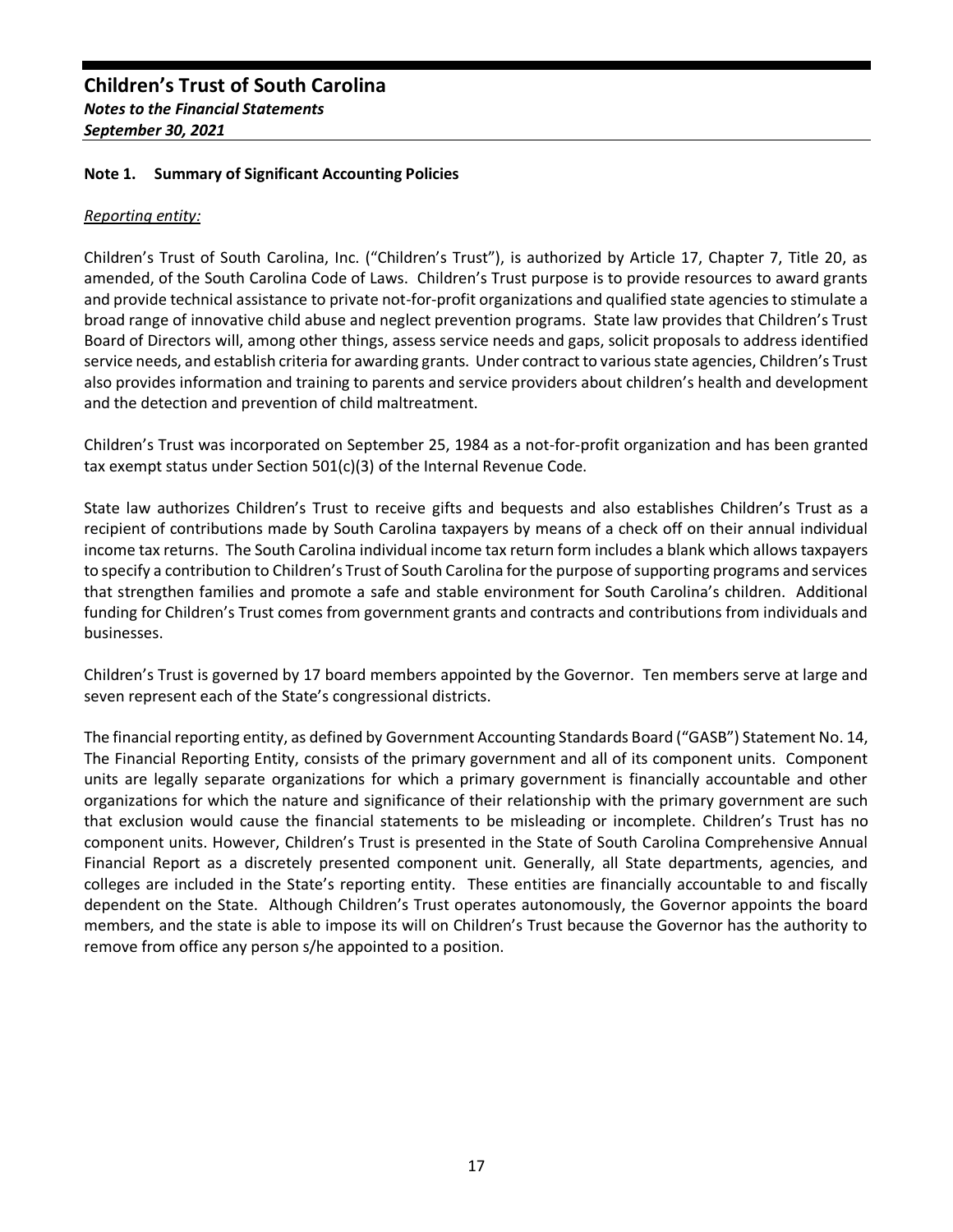## **Note 1. Summary of Significant Accounting Policies, Continued**

#### *Basis of presentation:*

Financial statements for governments such as Children's Trust are presented from two perspectives, the government-wide perspective and the fund perspective.

Government-wide financial statements (i.e., a statement of net position and a statement of activities) report information on all activities of Children's Trust using the economic resources measurement focus and the accrual basis of accounting. Under this perspective, net position is calculated based on information on all Children's Trust assets and liabilities, including any property and equipment and long-term debt. Revenues are recorded when earned and expenses are recorded when a liability is incurred, regardless of the timing of related cash flows. Grants and similar items are recognized as revenue as soon as all eligibility requirements imposed by the provider have been met.

A statement of activities demonstrates the degree to which the direct expenses of given functions or segments are offset by program revenues. Direct expenses, including depreciation of property and equipment, are those that are clearly identifiable with a specific function or segment. Program revenues include charges to customers or applicants who purchase, use or directly benefit from goods, services, or privileges provided by a given function or segment and grants and contributions that are restricted to meeting the operational or capital requirements of a particular function or segment. Other items which do not meet the definition of program revenues are reported as general revenues.

Children's Trust is a single program government and reports only one governmental fund, the general fund, which accounts for all financial resources of the government. Fund financial statements are provided for governmental funds which are groupings of accounts used to control resources that have been segregated for specific activities or objectives. Governmental fund financial statements are reported using the current financial resources measurement focus and the modified accrual basis of accounting. Revenues are recognized as soon as they are both measurable and available. Revenues are considered to be available when they are collectible within the current period or soon enough thereafter to pay liabilities of the current period. For this purpose, the government considers revenues to be available if they are collected within 60 days of the end of the current fiscal year. Expenditures generally are recorded when a liability is incurred, as under accrual accounting. An explanation of differences between the financial statements prepared using the government-wide perspective and the fund perspective accompanies the financial statements.

## *Budget:*

Children's Trust prepares an annual budget for planning purposes to help control costs and by using the budget as an internal spending plan to achieve goals and objectives. The board adopts a budget annually but is not legally required to do so.

#### *Deposits and investments:*

Cash and cash equivalents are considered as cash on hand, demand deposits, and short-term investments with original maturities of three months or less from the date of acquisition. Investments are reported at fair value.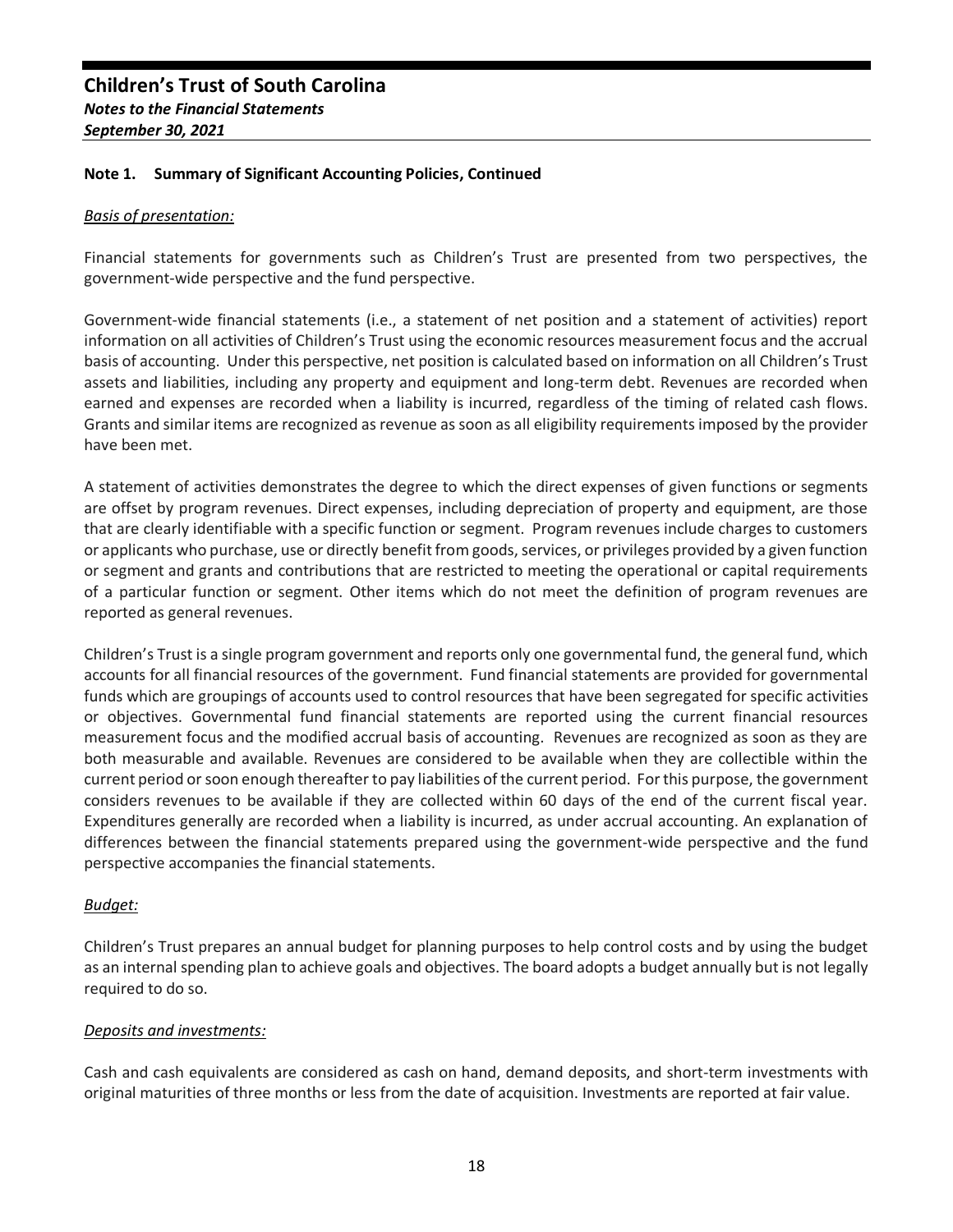# **Note 1. Summary of Significant Accounting Policies, Continued**

## *Receivables:*

All receivables are shown net of an allowance for any that are uncollectible. Management provides for probable uncollectible amounts through a provision for bad debt expense and an adjustment to a valuation allowance based on its assessment of the current status of individual receivables from grants, contracts, and others. Balances that are still outstanding after management has used reasonable collection efforts are written off through a charge to the valuation allowance and a credit to the applicable receivable. Management has deemed that a valuation allowance is not necessary as of September 30, 2021.

## *Prepaid items:*

Certain payments to vendors reflect costs applicable to future accounting periods and are recorded as prepaid items in both government-wide and fund financial statements. The largest portion of prepaid items consist of onemonth health insurance premium paid to South Carolina Public Employee Benefit Authority (SC PEBA).

### *Capital assets:*

As of September 30, 2021, there are four capital assets included and reported in the applicable government-wide financial statements. Capital assets are defined as assets with an initial, individual cost of more than \$5,000 and an estimated useful life in excess of two years. Such assets are recorded at historical cost or estimated historical cost if purchased. Donated capital assets are recorded at estimated acquisition value at the date of donation. Major outlays for capital assets are capitalized as projects are completed. The cost of normal maintenance and repairs that do not add to the value of the asset or materially extend assets' lives are not capitalized. Property and equipment are depreciated using the straight-line method over their estimated useful lives which are 7 years.

## *Unearned revenue:*

Unearned revenue arises when funds are received in advance on an exchange transaction and are not recognized as revenue before revenue recognition criteria have been met. Grant funds received in advance on a nonexchange transaction are recognized as restricted revenue.

## *Compensated absences:*

Employees are allowed to carryover a maximum of fifteen personal days off (PTO) during fiscal year 2021 due to circumstances around COVID-19. In prior years employees were allowed to carryover a maximum of ten PTO days at the end of each fiscal year. All PTO is accrued when incurred in the government-wide financial statements. A liability for these amounts is reported in governmental funds only if they have matured, for example, as a result of employee resignations and retirements. The amount of such a liability cannot be determined at this time although the Children's Trust expects such amounts, if any to be immaterial.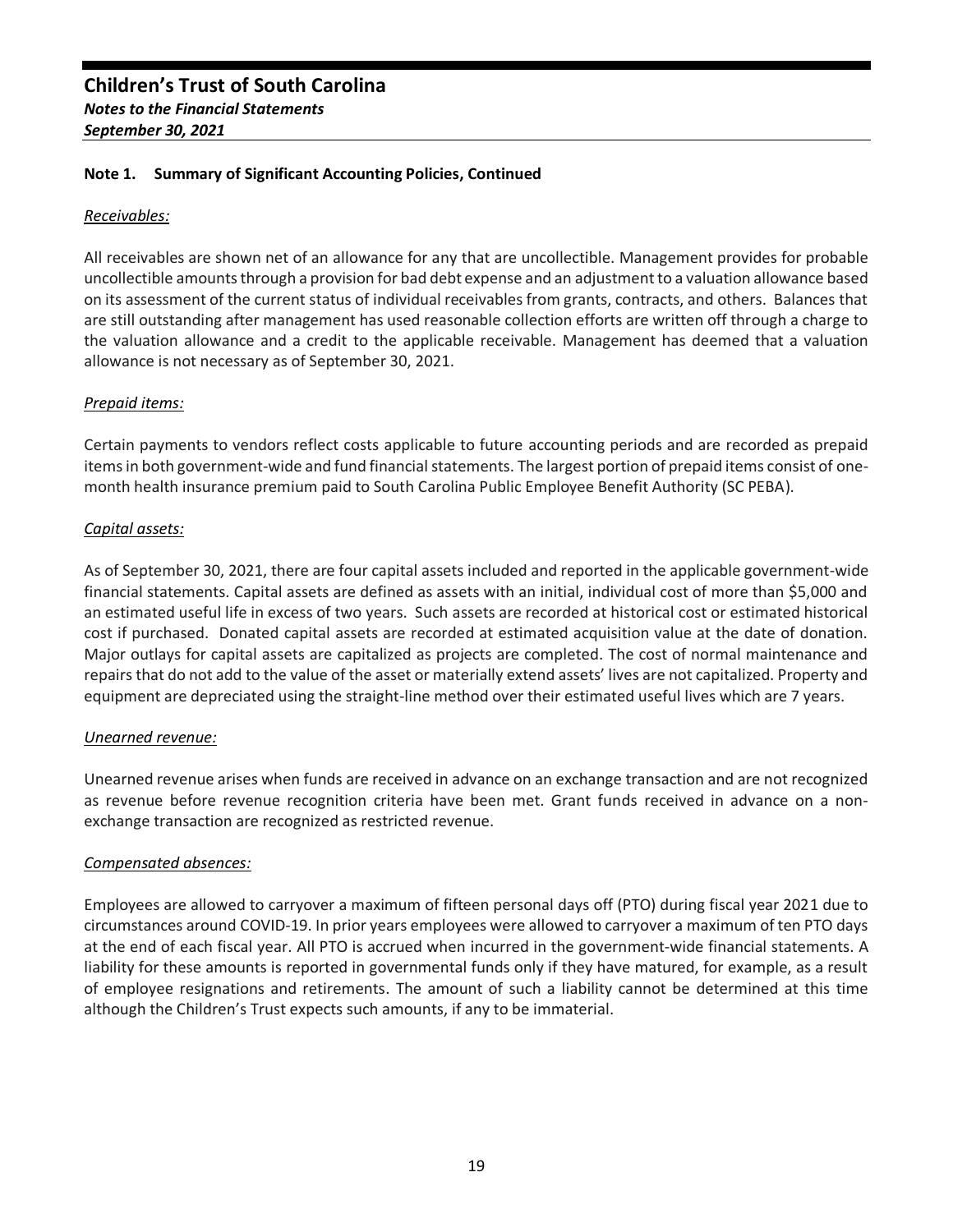## **Note 1. Summary of Significant Accounting Policies, Continued**

## *Fund equity:*

Children's Trust reports fund balance in accordance with GASB Statement No. 54, *Fund Balance Reporting and Governmental Fund Type Definitions*. This Statement defines five classifications of governmental fund balances: nonspendable, restricted, committed, assigned, and unassigned. Where applicable, these classifications are presented on the face of the general fund balance sheet. Children's Trust highest level of decision-making authority is the Board of Directors. Children's Trust has reported a portion of fund balance as nonspendable and restricted, and the reasons are enumerated below.

The nonspendable portion of fund balance represents prepaid expenditures made in the current fiscal year for the subsequent fiscal year. Children's Trust applies restricted resources when expenditure is incurred for the purposes for which both restricted and unrestricted fund balances are available. The restricted fund balance represents revenues which are subject to donor-imposed restrictions whose use is restricted by time and or purpose and requires Children's Trust to use or expend the gift as specified, based on purpose or passage of time. When donor restrictions expire, that is, when a purpose restriction is fulfilled or a time restriction ends, such amounts are reclassified to the unrestricted fund balance.

### *Income taxes:*

Children's Trust is exempt from federal income taxes under Section  $501(c)(3)$  of the U.S. Internal Revenue Code. Children's Trust has adopted the provisions of the Income Taxes topic of the FASB Accounting Standards Codification. This topic clarifies the accounting for uncertainty in income taxes recognized in an organization's financial statements and prescribes recognition and measurement of tax positions taken or expected to be taken on a tax return that are not certain to be realized. Children's Trust returns are subject to review and examination by federal authorities. Children's Trust is not aware of any activities that would jeopardize its tax-exempt status. Children's Trust files Form 990 in the U.S. federal jurisdiction.

## *Use of estimates:*

The preparation of financial statements in conformity with generally accepted accounting principles requires management to make estimates and assumptions that affect certain reported amounts and disclosures. Accordingly, actual results could differ from those estimates.

## *Subsequent events:*

Children's Trust has evaluated events and transactions after September 30, 2021 through January 24, 2022, the date which the financial statements were available to be issued.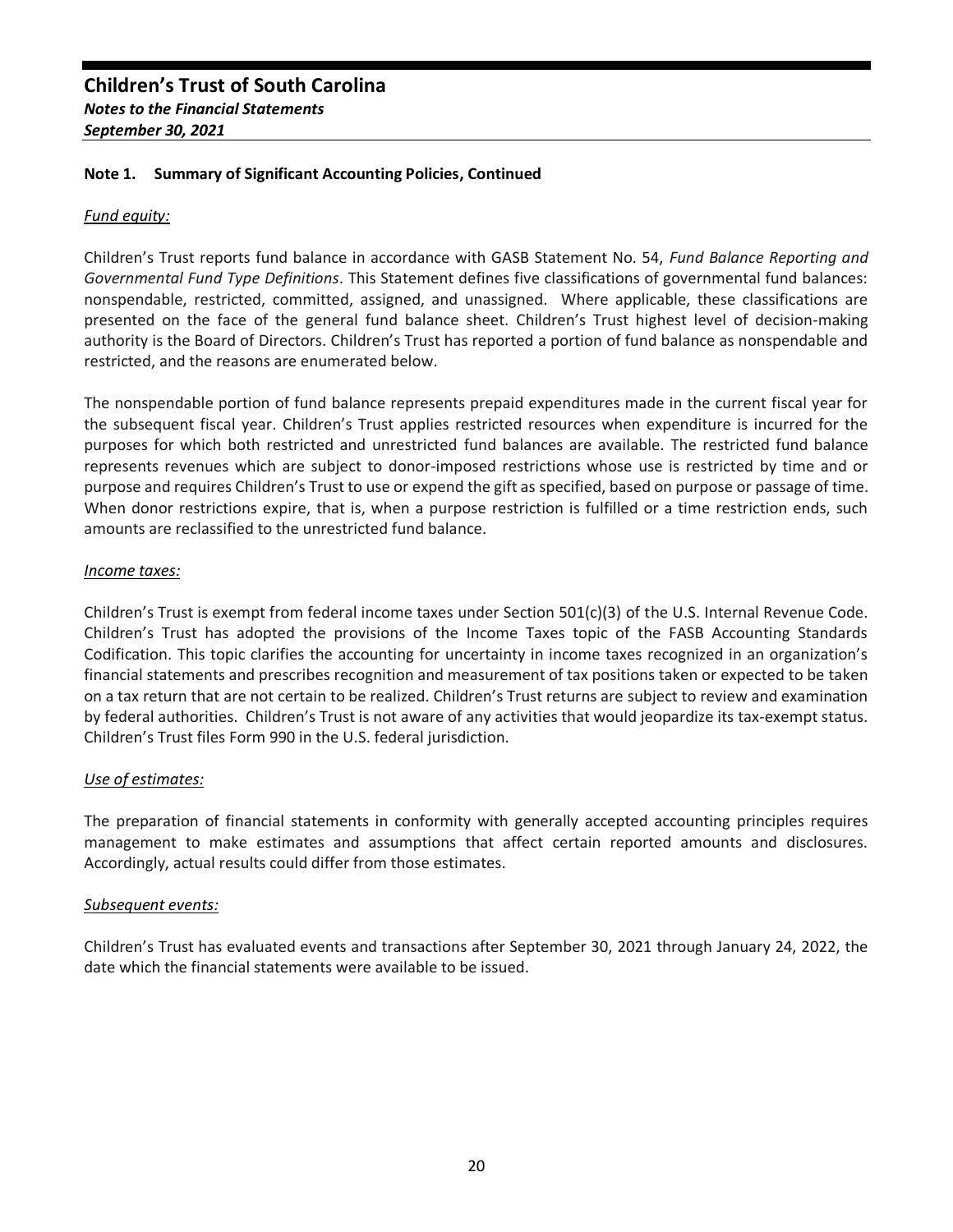# **Children's Trust of South Carolina** *Notes to the Financial Statements September 30, 2021*

#### **Note 2. Deposits and Investments**

For cash and cash equivalents, the fair values are equal to the bank balances, which approximate the carrying amount. The cash and cash equivalents reported consist of the following as of September 30, 2021:

| Deposits held by financial institutions | \$2,707,643               |
|-----------------------------------------|---------------------------|
| Cash portion of investments             | 15,908                    |
|                                         | $\frac{1}{2}$ , 2,723,551 |

Concentration of credit risk for deposits is the risk that, in the event of the failure of a depository financial institution, a government will not be able to recover its deposits through Federal Deposit Insurance Corporation (FDIC) insurance or some other means. Children's Trust has no policy restricting the concentration of deposits in a single financial institution. As of September 30, 2021, Children's Trust had \$2,699,470 of deposits in excess of FDIC insurance coverage.

### *Fair value of investments:*

Children's Trust categorizes its fair value measurements according to a three-level hierarchy that maximizes the use of observable inputs and minimizes the use of unobservable inputs by prioritizing that the most observable input be used when available. Observable inputs are those that market participants would use in pricing an investment based on market data obtained from sources independent of the reporting entity. Unobservable inputs are those that reflect Children's Trust's assumptions about the information market participants would use in pricing an investment. An investment's level within the fair value hierarchy is based on the lowest level of any input that is deemed significant to the asset's or liability's fair value measurement. The input levels are not necessarily an indication of the risk or liquidity associated with investments at that level.

Fair value inputs are summarized in the three broad levels listed below:

- Level 1: Valuations based on quoted prices for investments in active markets that Children's Trust has the ability to access at the measurement date. Valuation adjustments are not applied to Level 1 investments.
- Level 2: Valuations based on other significant observable inputs (including quoted prices for similar securities, interest rates, prepayment speeds, credit risks, etc.).
- Level 3: Valuations based on significant unobservable inputs (including Children's Trust's own assumptions and judgement in determining the fair value of investments).

Inputs that are used in determining fair value of an investment may include price information, credit data, volatility statistics, and other factors. These inputs can be either observable or unobservable. The availability of observable inputs can vary between investments and is affected by various factors such as the type of investment, and the volume and level of activity for that investment or similar investments in the marketplace.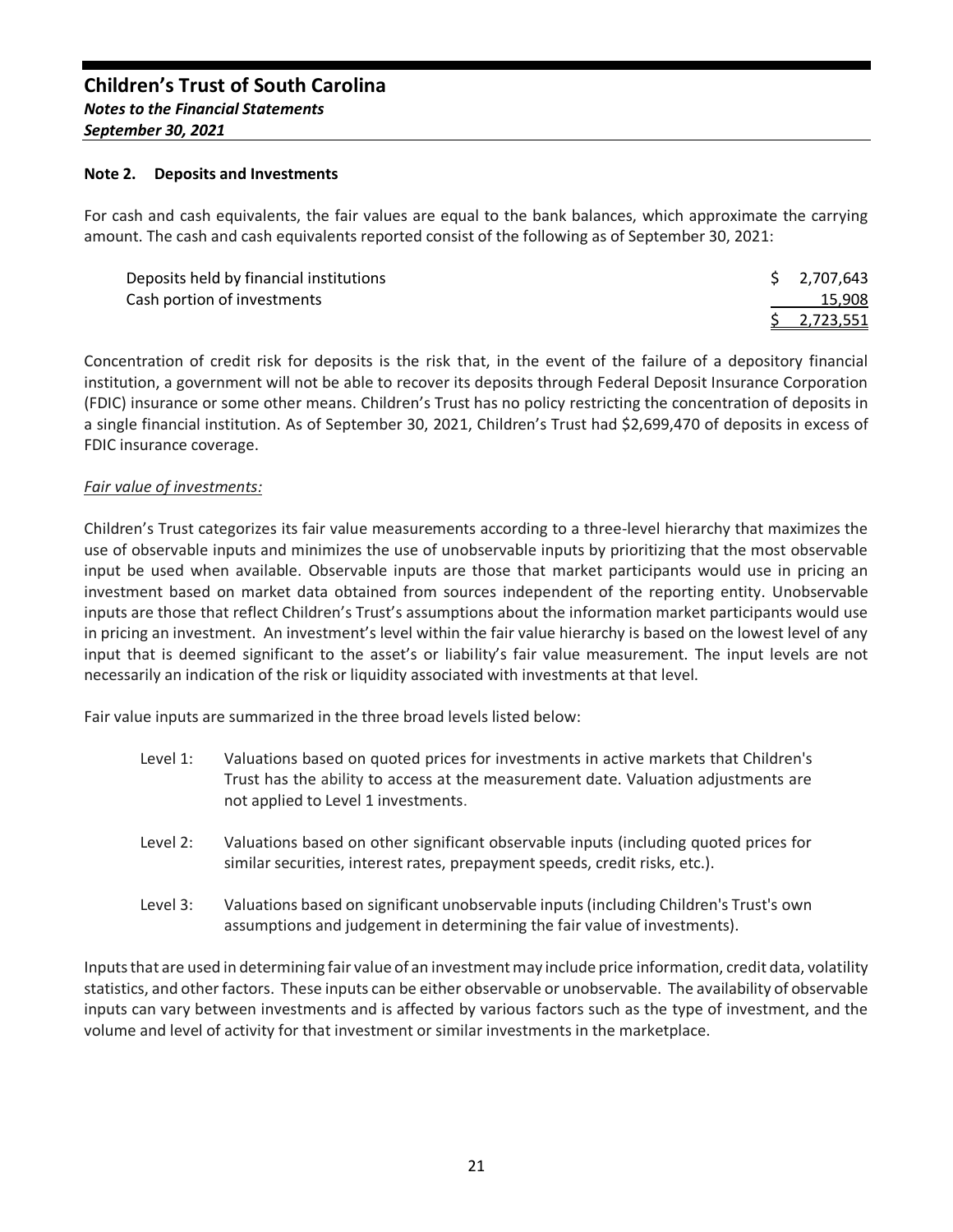# **Children's Trust of South Carolina** *Notes to the Financial Statements September 30, 2021*

#### **Note 2. Deposits and Investments, Continued**

The following table sets forth by level, within the fair value hierarchy, Children's Trust's assets at fair value as of September 30, 2021:

|                            | Level 1        | Level 2                  | Level 3 |                          |     | Total     |
|----------------------------|----------------|--------------------------|---------|--------------------------|-----|-----------|
| Domestic equity funds      | $1,094,902$ \$ | $-5$                     |         |                          | - S | 1,094,902 |
| Domestic fixed income      | 50,715         |                          |         |                          |     | 50,715    |
| Corporate bond funds       | 419,973        | $\overline{\phantom{0}}$ |         |                          |     | 419,973   |
| International equity funds | 931,646        | $\overline{\phantom{a}}$ |         |                          |     | 931,646   |
|                            | 2,497,236      | $\overline{\phantom{0}}$ |         | $\overline{\phantom{0}}$ |     | 2,497,236 |

Investment income consisted of the following at September 30, 2021:

| Interest and dividends earned          | 48.291    |
|----------------------------------------|-----------|
| Realized gains (losses) on investments | (18, 599) |
| Change in unrealized gains             | 444.275   |
| Investment fees                        | (13.125)  |
| Total investment income                | 460.842   |

Investment income is used to offset external investment expenses and not internal expenses directly related to investment management activities.

### **Note 3. Receivables**

Receivables for the year ended September 30, 2021 were as follows:

| Grants - federal                  | 1,539,209 |
|-----------------------------------|-----------|
| Grants - related party            | 2,102,182 |
| Contributions                     | 10,700    |
| Gross receivables                 | 3,652,091 |
| Less, allowance for uncollectible |           |
| Total receivables, net            | 3,652,091 |

Management expects that all receivables will be collected.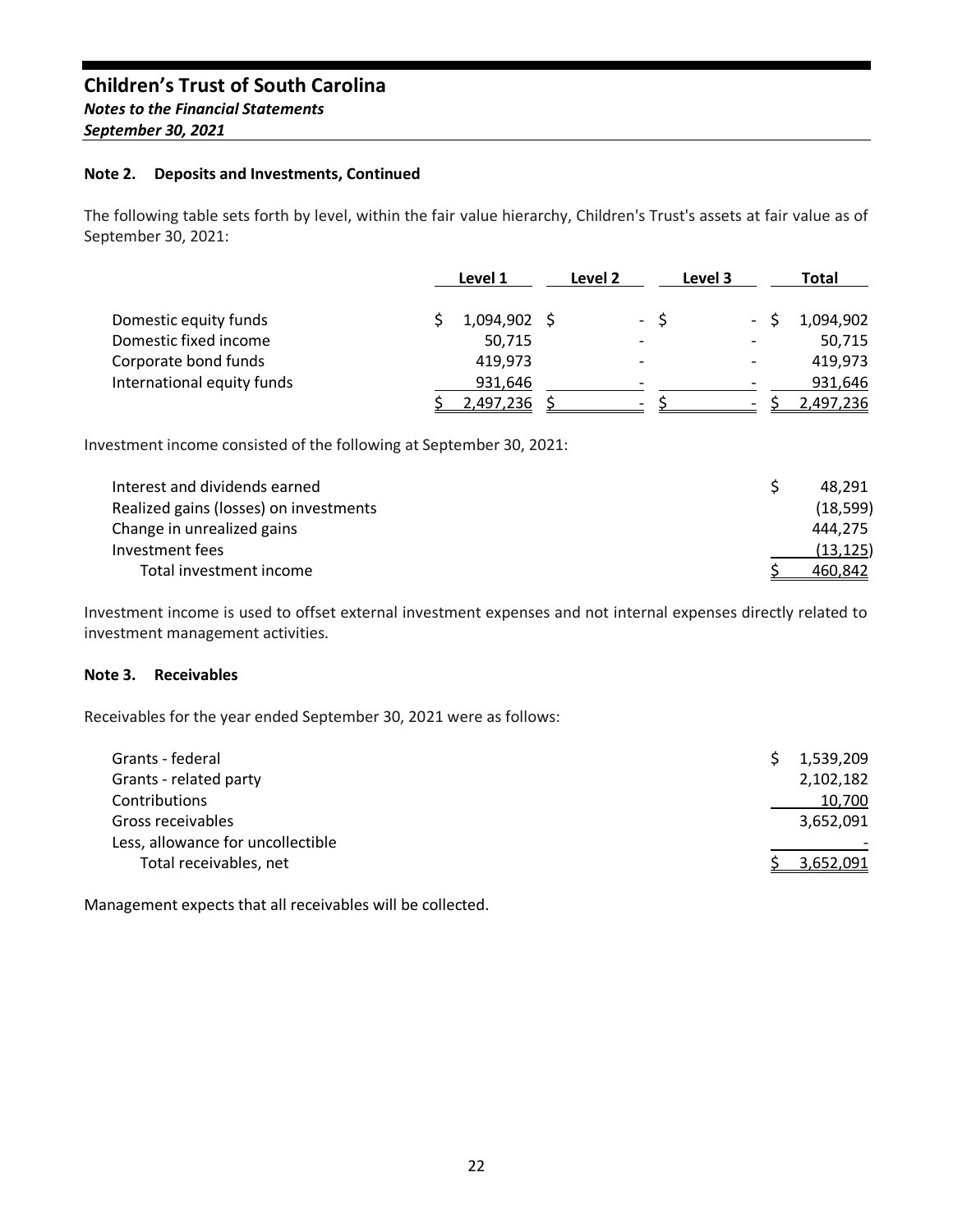#### **Note 4. Capital Assets**

Capital assets for Children's Trust as of September 30, 2021 was as follows:

| Equipment and furnishings               | 50,821   |
|-----------------------------------------|----------|
| Total capital assets at historical cost | 50.821   |
| Accumulated depreciation                | (43,091) |
| Total capital assets, net               | 7.730    |

Depreciation expense of \$4,763 was charged to administrative and strategy.

### **Note 5. Long-Term Liabilities**

Long-term liability activity for the year ended September 30, 2021 was as follows:

|              | <b>Beginning</b><br><b>Balance</b> | <b>Additions</b> | <b>Payments</b> | <b>Ending</b><br><b>Balance</b> |
|--------------|------------------------------------|------------------|-----------------|---------------------------------|
| Annual leave | $113,165$ \$                       | 273,663 \$       | $(305, 256)$ \$ | 81,572                          |

### **Note 6. Operating Leases**

Children's Trust entered into a new ten-year, non-cancelable operating lease, effective September 1, 2016, expiring August 31, 2025, with an external party. Total lease payments made under the terms of the lease for the year ended September 30, 2021 is \$170,196. Future minimum lease payments under terms of the lease agreement for the year ending September 30 are as follows:

|       | <b>Payments</b> | <b>Annual Lease</b> |  |  |
|-------|-----------------|---------------------|--|--|
| 2022  | \$<br>175,150   |                     |  |  |
| 2023  | 180,463         |                     |  |  |
| 2024  | 185,871         |                     |  |  |
| 2025  | 175,074         |                     |  |  |
| Total | 716,558         |                     |  |  |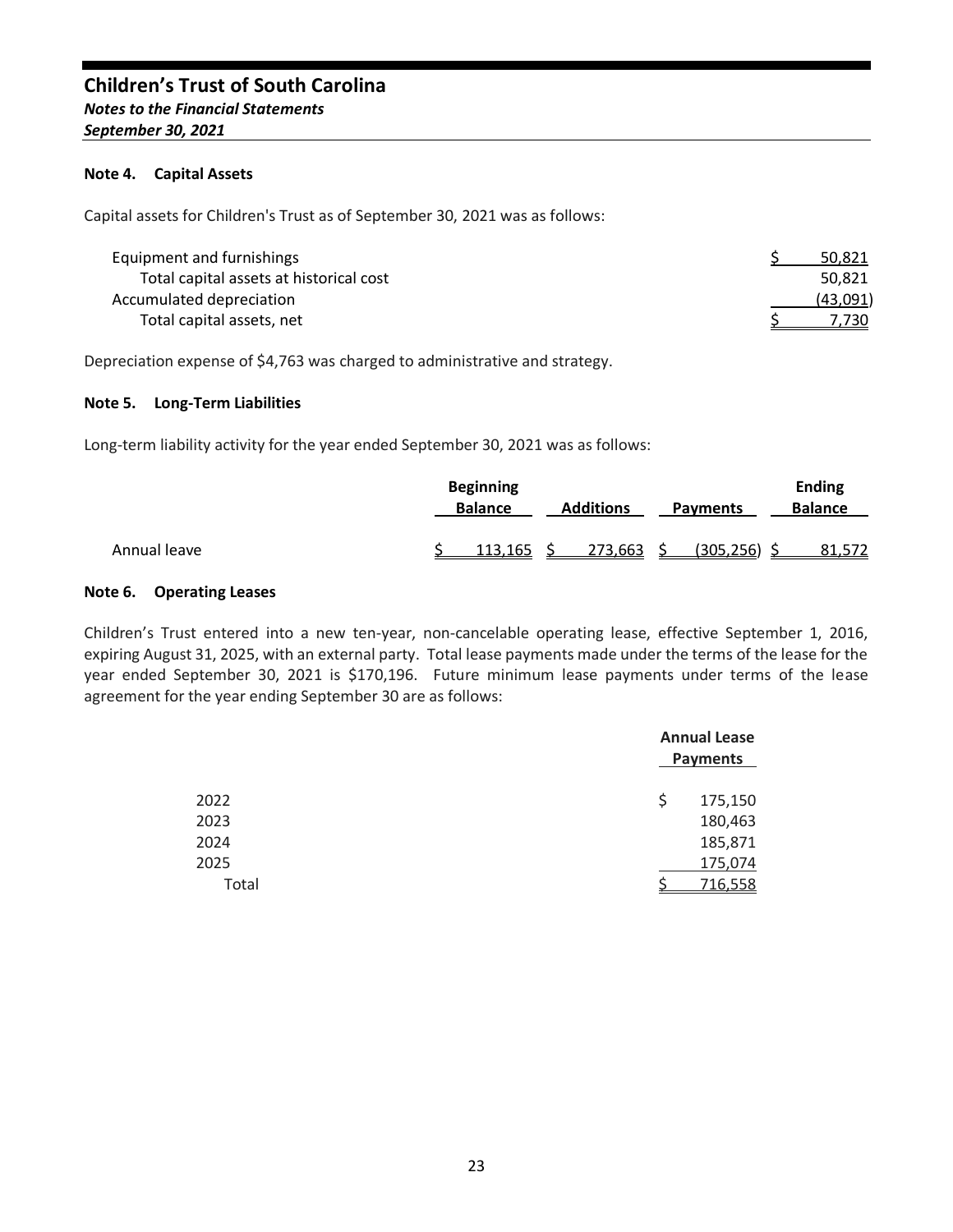### **Note 6. Operating Leases, Continued**

There are also lease agreements for two copiers and one postage meter with future lease payments for the year ending September 30 as follows:

|       | <b>Annual Lease</b><br><b>Payments</b> |
|-------|----------------------------------------|
| 2022  | 4,344<br>\$                            |
| 2023  | 3,418                                  |
| 2024  | 537                                    |
| Total | 8.299                                  |

### **Note 7. Risk Management**

Children's Trust is exposed to various risks of loss related to torts, theft of, damage to and destruction of assets, errors and omissions, and job-related illnesses and accidents. Children's Trust pays premiums to a private insurance carrier for workman's compensation insurance and for property and casualty coverage, and for errors and omissions. The insurance carrier promises to pay to or on behalf of the insured for covered economic losses sustained during the policy period in accord with insurance policy and benefit program limits. Management believes such coverage is sufficient to preclude any significant uninsured losses for the covered risks. There has been no significant reduction in coverage and amounts of settlements have not exceeded coverage in any of the last three years.

Children's Trust also provides health, life, accident, dental, and other medical benefits to employees who are enrolled in a commercial health insurance plan, \$360,938 of which was paid to the South Carolina Public Employee Benefit Authority (SC PEBA) during the fiscal year.

## **Note 8. Related Party Transactions**

During the year ended September 30, 2021, Children's Trust received payments from state agencies in the amount of \$5,471,682, of which \$2,102,182 was receivable at September 30, 2021. The South Carolina Treasurer's Office transferred \$700,000 to Children's Trust for the Strengthening Families Program and \$100,000 for the Community Based Child Abuse Prevention Program as the organization's allocation in the States' budget for prevention services throughout the State. The South Carolina Department of Revenue collected \$39,588 through its tax check off program for Children's Trust (see Note 1).

Children's Trust payments to state agency sub-recipients and contracts totaled \$2,945,613 for prevention and evaluation related services to include; Lowcountry DHEC - \$168,503; Lee County First Steps - \$391,560; MUSC -\$440,865; SC Office of Rural Health - \$397,039; Spartanburg County First Steps - \$372,892; University of South Carolina - \$537,684; York County First Steps - \$131,300; Greenville County First Steps - \$199,214 and payments to various other entities totaling \$306,556.

In addition to the payments for health insurance noted in Note 7, Children's Trust made additional payments to various other State entities totaling \$379,296 to include Accident Fund - \$6,164; SC Deferred Compensation - \$258,503; SC DHEC - \$100,000; and payment to various other entities for \$7,746.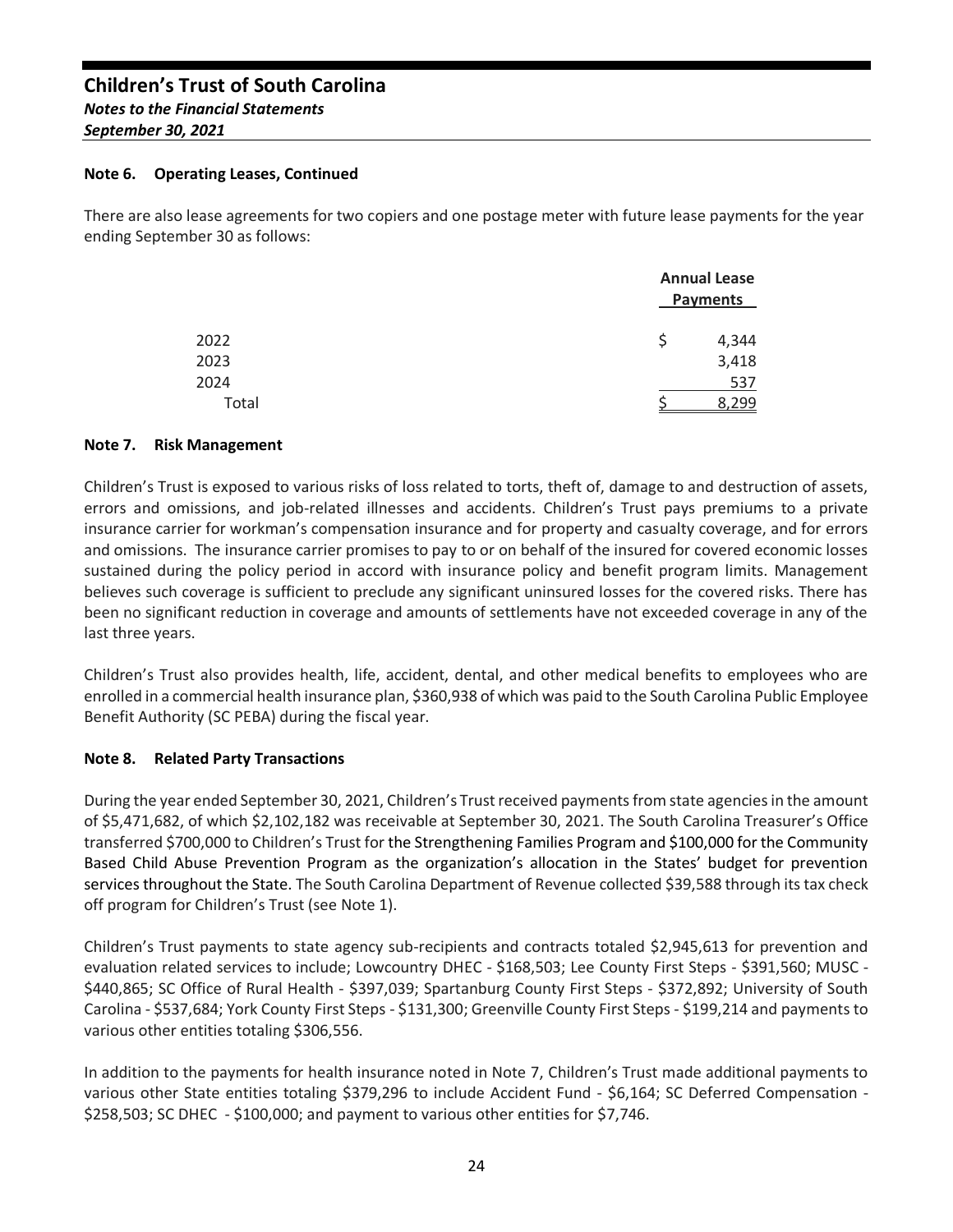### **Note 9. Economic Dependence**

Children's Trust's programs are funded by annual grants and contracts with various federal and state agencies. For the year ended September 30, 2021, these grants constituted 84 percent of revenues, with the balance of funds coming from foundation grants, program services, community contributions and investment earnings.

## **Note 10. Contingent Liabilities**

Amounts received or receivable from federal and state agencies are subject to audit and adjustment. Any disallowed claims, including amounts already collected, may constitute liabilities. The amount, if any, of reimbursable expenditures which may be disallowed by the grantor cannot be determined at this time although Children's Trust expects such amounts, if any, to be immaterial.

### **Note 11. Paycheck Protection Program**

On April 18, 2020, Children's Trust received loan proceeds in the amount of \$550,000 under the Paycheck Protection Program (PPP). Established as part of the Coronavirus Aid, Relief and Economic Security Act ("CARES Act"), the PPP provides for loans to qualifying businesses in amounts up to 2.5 times the business's average monthly payroll expenses. PPP loans and accrued interest are forgivable after a "covered period" (eight or 24 weeks) as long as the borrower maintains its payroll levels and uses the loan proceeds for eligible purposes, including payroll, benefits, rent, and utilities.

Children's Trust applied for and has been notified that the full amount of the loan and accrued interest has been forgiven because the funds were used for eligible expenditures for payroll and other expenses described in the CARES Act. Amounts forgiven are reflected as loan forgiveness under general revenues in the accompanying Statement of Activities.

## **Note 12. Deferred Compensation Plan**

Children's Trust participates in the State of South Carolina 457 Deferred Compensation Plan and Trust. The Plan is administered by the South Carolina Public Employee Benefit Authority (PEBA). The Plan permits employers to make contributions to the Plan on behalf of each employee who is a participant at an amount to be determined by the employer. During the year ended September 30, 2021, Children's Trust contributed \$258,503 to the Plan.

#### **Note 13. In-Kind Contributions**

In-kind contributions represent the value of donated goods at fair market value. For the year ended September 30, 2021, Children's Trust did not receive any in-kind donations.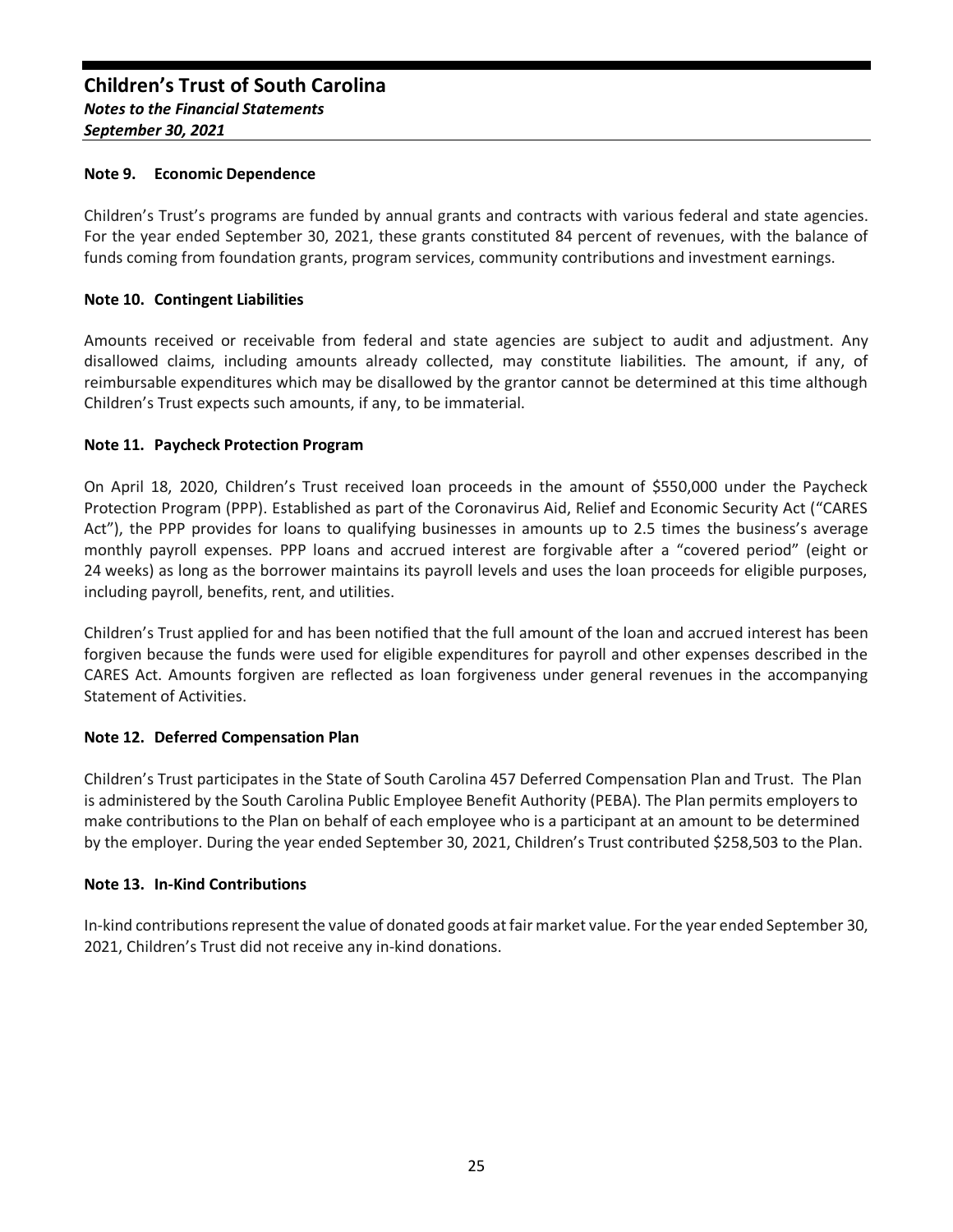# **Children's Trust of South Carolina** *Notes to the Financial Statements September 30, 2021*

## **Note 14. COVID-19 Impacts**

The COVID-19 pandemic, whose effects first became known in January 2020, is having a broad and negative impact on commerce and financial markets around the world. The United States and global markets experienced significant declines in value resulting from uncertainty caused by the pandemic. Children's Trust is closely monitoring its investment portfolio and its liquidity and is actively working to minimize the impact of these declines. The extent of the impact of COVID-19 on Children's Trust's operational and financial performance will depend on certain developments, including the duration and spread of the outbreak and its impacts on Children's Trust's partners and funders, all of which at present, cannot be determined. Accordingly, the extent to which COVID-19 may impact Children's Trust's financial position and changes in net assets and cash flows is uncertain and the accompanying financial statements include no adjustments relating to the effects of this pandemic.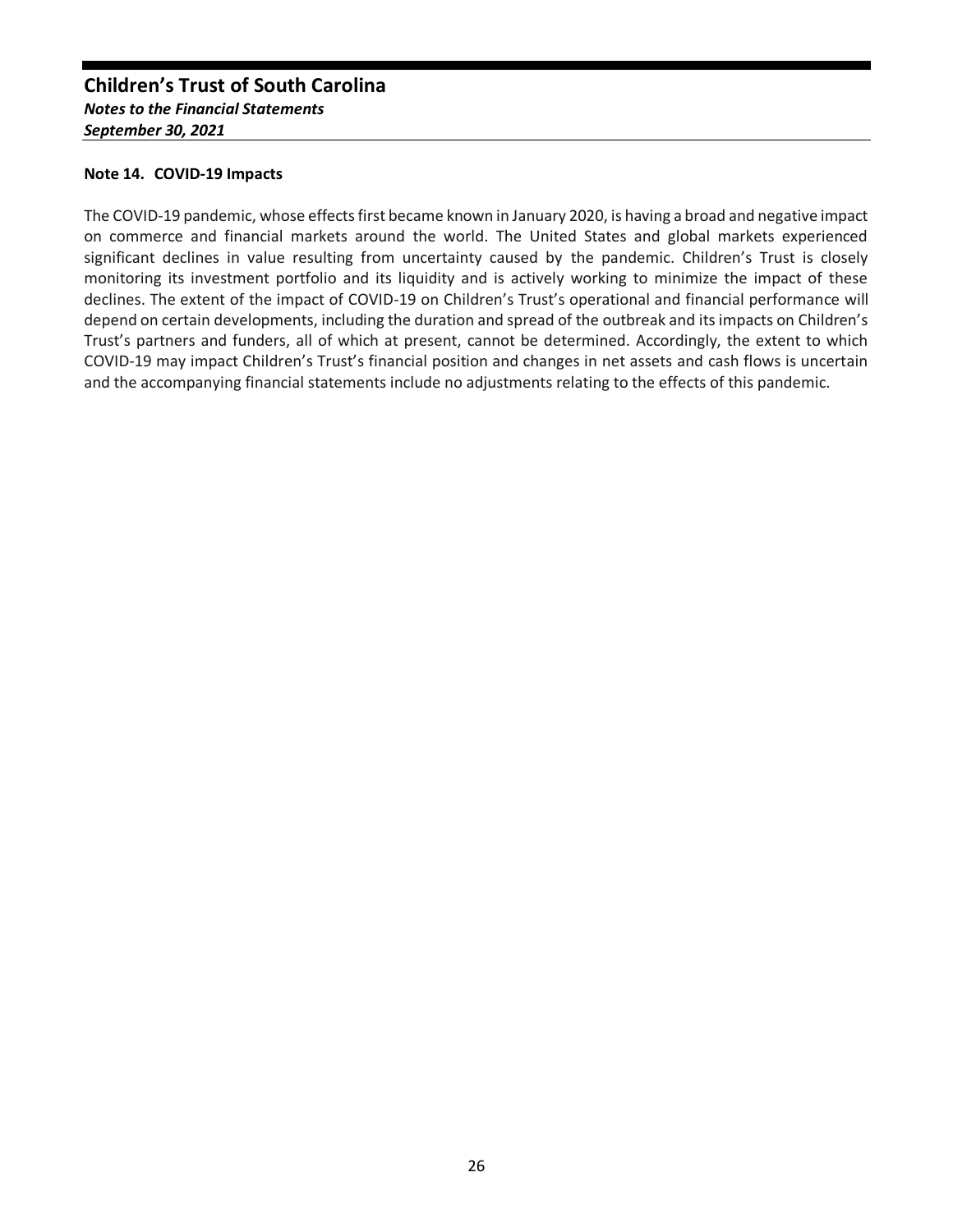# **Children's Trust of South Carolina, Inc.**

*Schedule of Expenditures of Federal Awards*

*For the year ended September 30, 2021*

| Federal Grantor/Pass-Through Grantor/Program or Cluster Title       | Federal<br><b>CFDA</b><br>Number | Pass-through<br>Entity<br>Identifying<br>Number  | Passed<br>Through to<br>Subrecipients | Federal<br>Expenditures |
|---------------------------------------------------------------------|----------------------------------|--------------------------------------------------|---------------------------------------|-------------------------|
| Direct programs:                                                    |                                  |                                                  |                                       |                         |
| U.S. DEPARTMENT OF HEALTH AND HUMAN SERVICES                        |                                  |                                                  |                                       |                         |
| <b>Community Based Child Abuse Prevention</b>                       | 93.590                           |                                                  | \$                                    | 390,559<br>\$           |
| Maternal, Infant, and Early Childhood Home Visiting Program-Formula | 93.870                           |                                                  | 6,084,075                             | 7,655,404               |
| Pregnancy Assistant Fund Program                                    | 93.500                           | <b>Total Direct Programs</b>                     | 6,084,075                             | 17,104<br>8,063,067     |
| Pass-through programs:                                              |                                  |                                                  |                                       |                         |
| U.S. DEPARTMENT OF HEALTH AND HUMAN SERVICES                        |                                  |                                                  |                                       |                         |
| South Carolina Department of Health and Environmental Control       |                                  |                                                  |                                       |                         |
| Injury Prevention and Control Research and State and Community      | 93.136                           | 1NU17CE925021-01                                 | 239,433                               | 339,348                 |
| South Carolina Department of Alcohol and Other Drug Abuse Services  |                                  |                                                  |                                       |                         |
| South Carolina State Opioid Response Grant                          | 93.788                           | CTR-SOR-21<br><b>Total Pass-Through Programs</b> | 188,133<br>427,566                    | 273,481<br>612,829      |
|                                                                     |                                  | TOTAL EXPENDITURES OF FEDERAL AWARDS             | 6,511,641<br>S.                       | \$8,675,896             |

*See Notes to Schedule of Expenditures of Federal Awards*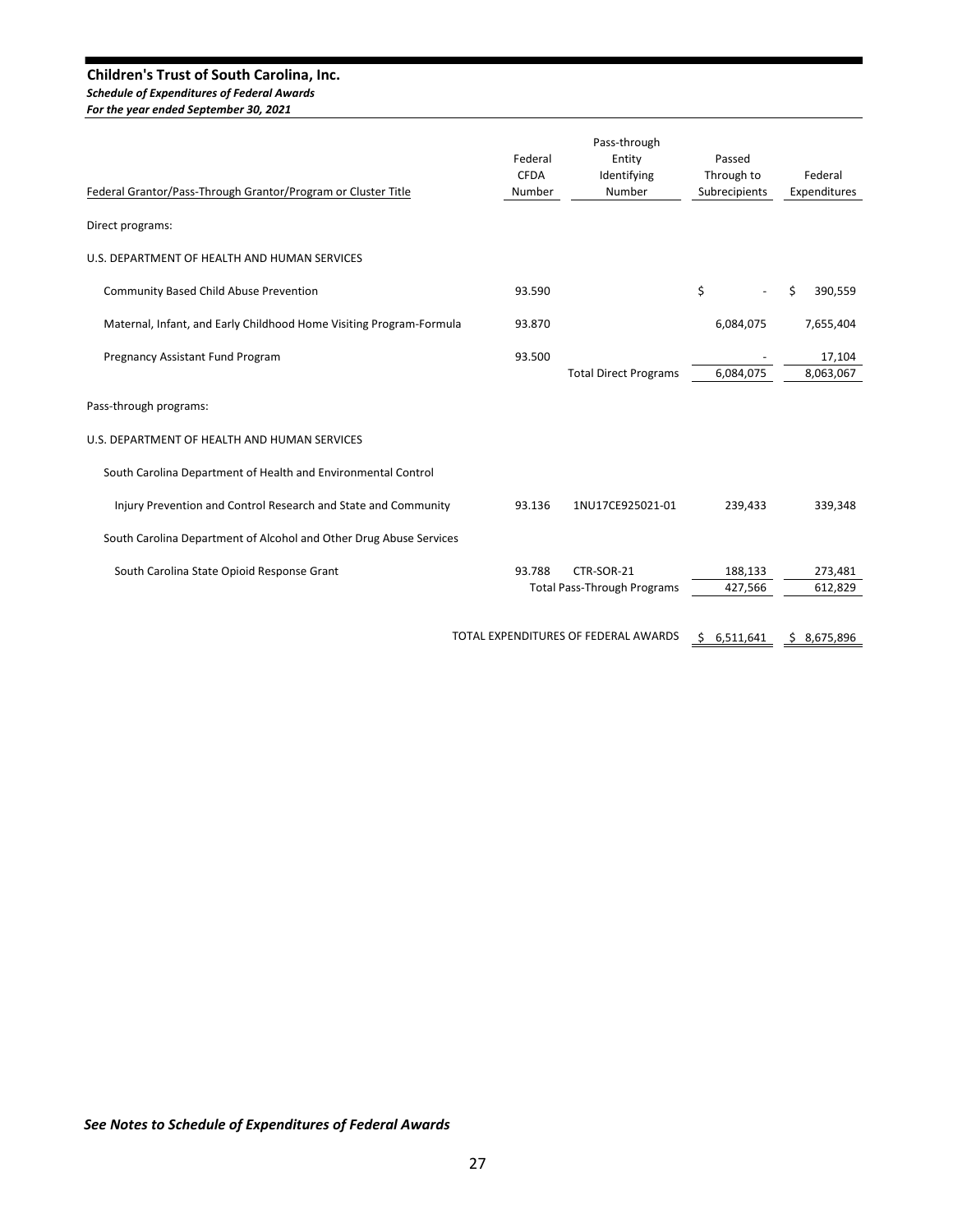# **Children's Trust of South Carolina** *Notes to the Schedule of Expenditures of Federal Awards September 30, 2021*

# **Note A. Basis of Presentation**

The schedule of expenditures of federal awards (the Schedule) includes the federal grant activity of Children's Trust of South Carolina, Inc. ("Children's Trust") under programs of the federal government for the year ended September 30, 2021. The information in this Schedule is presented in accordance with the requirements of Title 2 *U.S. Code of Federal Regulations* Part 200, *Uniform Administrative Requirements, Cost Principles, and Audit Requirements for Federal Awards* (Uniform Guidance). Because the Schedule presents only a selected portion of the operations of Children's Trust, it is not intended to and does not present the financial position or changes in net position of Children's Trust.

# **Note B. Summary of Significant Accounting Policies**

Expenditures reported on the Schedule are reported on the accrual basis of accounting as described in Note A to the basic financial statements. Such expenditures are recognized following the cost principles contained in the Uniform Guidance wherein certain types of expenditures are not allowable or are limited as to reimbursement.

## **Note C. Indirect Cost Rate**

Children's Trust has elected to use an indirect cost rate of 26%.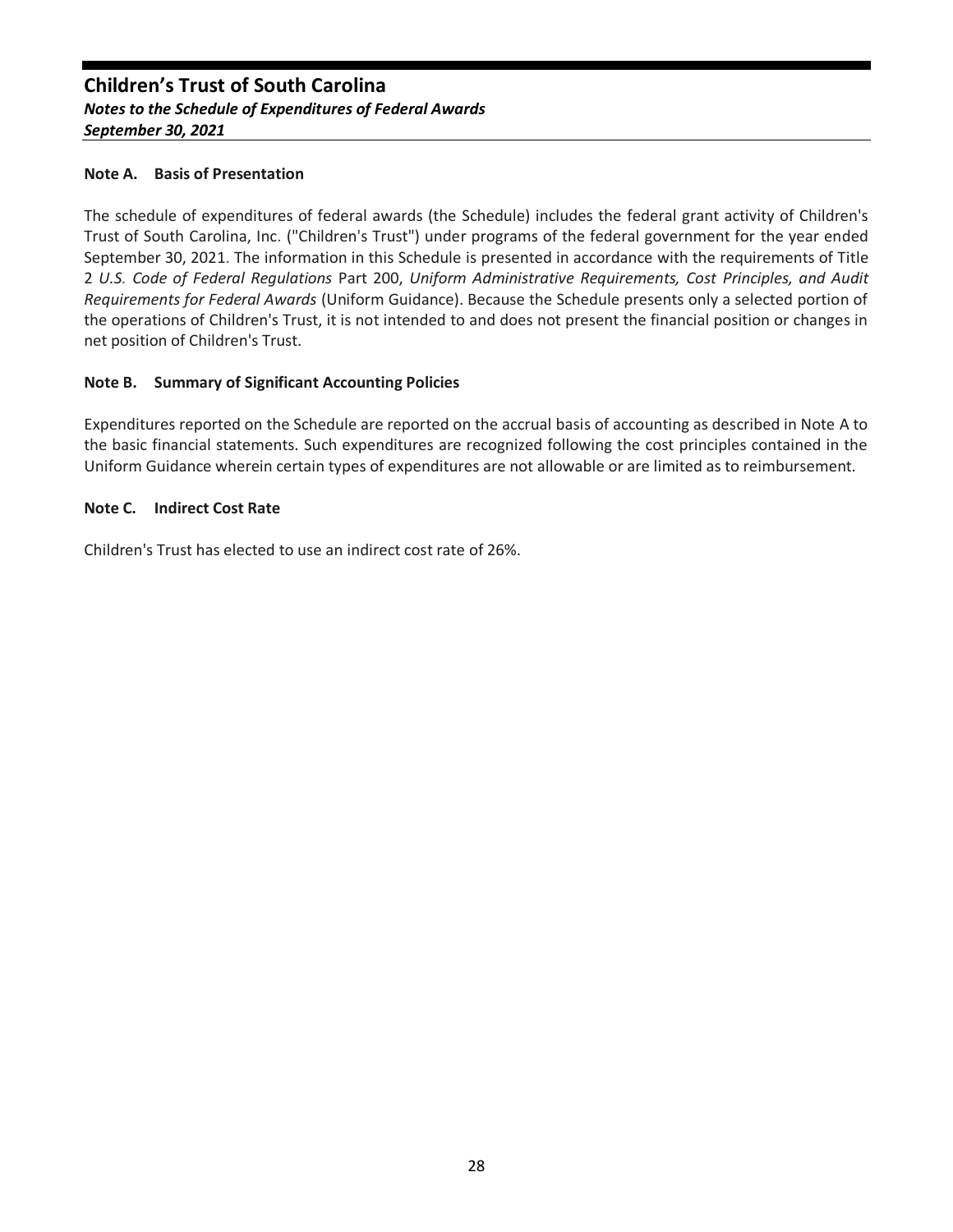

# **Independent Auditor's Report on Internal Control over Financial Reporting and on Compliance and Other Matters Based on an Audit of Financial Statements Performed in Accordance with** *Government Auditing Standards*

To the Members of the Board of Directors Children's Trust of South Carolina, Inc.

We have audited, in accordance with auditing standards generally accepted in the United States of America and the standards applicable to financial audits contained in *Government Auditing Standards* issued by the Comptroller General of the United States, the financial statements of the governmental activities and each major fund of Children's Trust of South Carolina, Inc. *("Children's Trust")* as of and for the year ended September 30, 2021, and the related notes to the financial statements, which collectively comprise Children's Trust's basic financial statements, and have issued our report thereon dated January 24, 2022.

### **Internal Control Over Financial Reporting**

In planning and performing our audit of the financial statements, we considered Children's Trust's internal control over financial reporting (internal control) to determine the audit procedures that are appropriate in the circumstances for the purpose of expressing our opinion on the financial statements, but not for the purpose of expressing an opinion on the effectiveness of Children's Trust's internal control. Accordingly, we do not express an opinion on the effectiveness of Children's Trust's internal control.

A *deficiency in internal control* exists when the design or operation of a control does not allow management or employees, in the normal course of performing their assigned functions, to prevent, or detect and correct misstatements on a timely basis. A *material weakness* is a deficiency, or a combination of deficiencies, in internal control, such that there is a reasonable possibility that a material misstatement of the entity's financial statements will not be prevented, or detected and corrected on a timely basis. A *significant deficiency* is a deficiency, or a combination of deficiencies, in internal control that is less severe than a material weakness, yet important enough to merit attention by those charged with governance.

Our consideration of internal control was for the limited purpose described in the first paragraph of this section and was not designed to identify all deficiencies in internal control that might be material weaknesses or significant deficiencies. Given these limitations, during our audit we did not identify any deficiencies in internal control that we consider to be material weaknesses. However, material weaknesses may exist that have not been identified.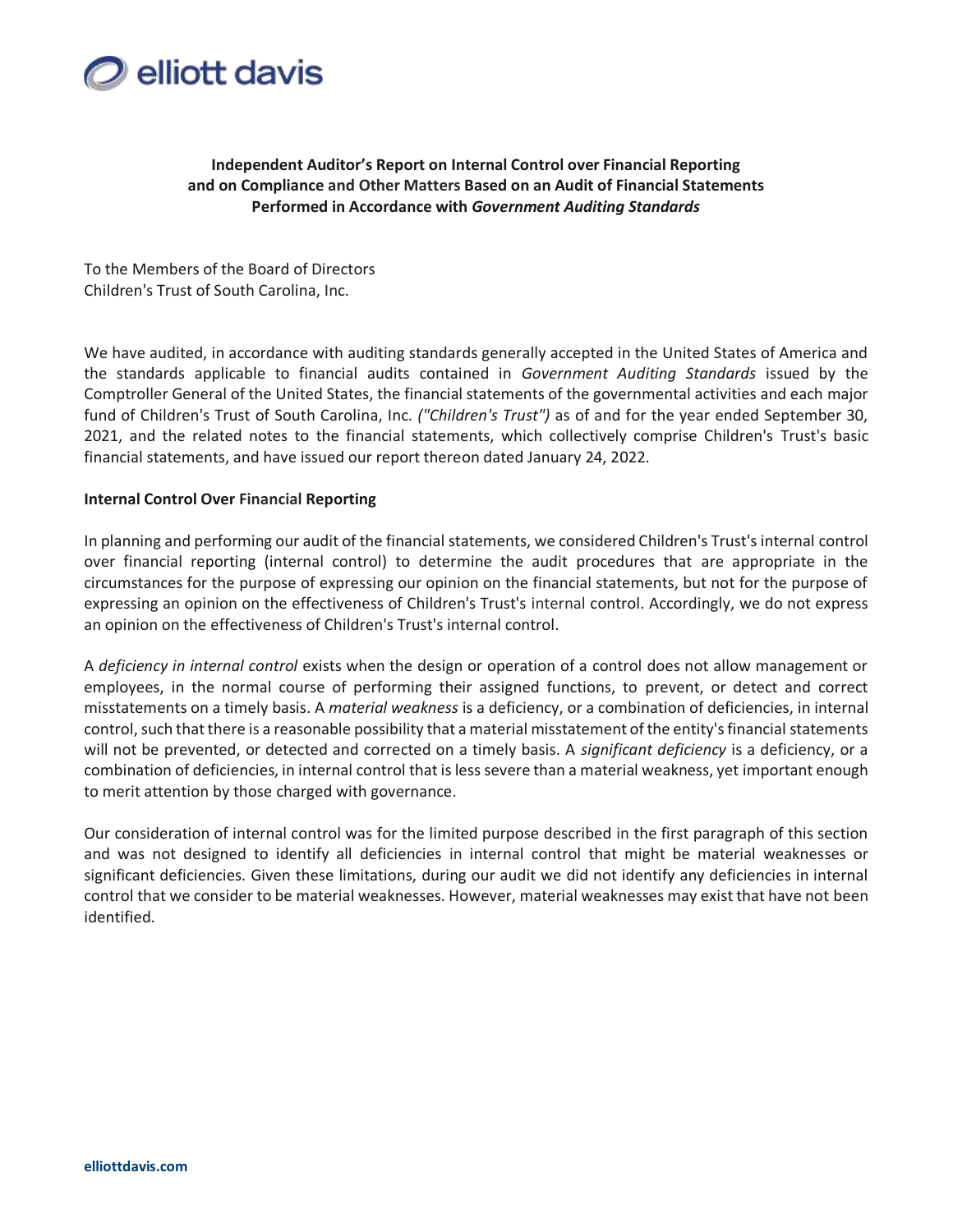## **Compliance and Other Matters**

As part of obtaining reasonable assurance about whether Children's Trust's financial statements are free from material misstatement, we performed tests of its compliance with certain provisions of laws, regulations, contracts, and grant agreements, noncompliance with which could have a direct and material effect on financial statement amounts. However, providing an opinion on compliance with those provisions was not an objective of our audit and, accordingly, we do not express such an opinion. The results of our tests disclosed no instances of noncompliance or other matters that are required to be reported under *Government Auditing Standards.*

### **Purpose of This Report**

The purpose of this report is solely to describe the scope of our testing of internal control and compliance and the results of that testing, and not to provide an opinion on the effectiveness of Children's Trust's internal control or on compliance. This report is an integral part of an audit performed in accordance with *Government Auditing Standards* in considering Children's Trust's internal control and compliance. Accordingly, this communication is not suitable for any other purpose.

Elliott Davis, LLC

Columbia, South Carolina January 24, 2022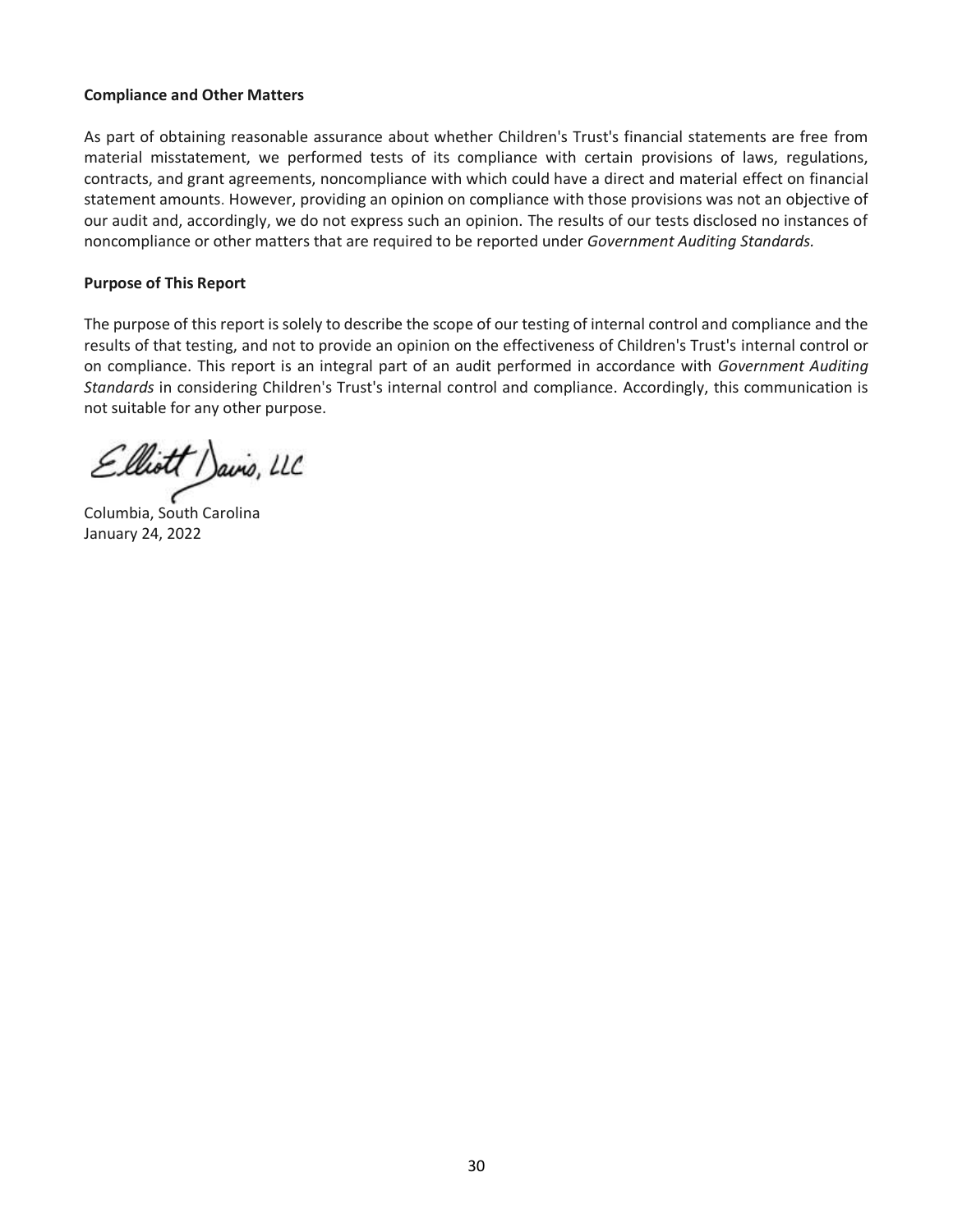

# **Independent Auditor's Report on Compliance for Each Major Federal Program and Report on Internal Control Over Compliance in Accordance with the Uniform Guidance**

To the Members of the Board of Directors Children's Trust of South Carolina, Inc.

### **Report on Compliance for Each Major Federal Program**

We have audited Children's Trust of South Carolina, lnc.'s *("Children's Trust")* compliance with the types of compliance requirements described in the U.S. Office of Management and Budget (0MB) *Compliance Supplement*  that could have a direct and material effect on each of Children's Trust's major federal programs for the year ended September 30, 2021. Children's Trust's major federal programs are identified in the summary of auditors' results section of the accompanying schedule of findings and questioned costs.

#### **Management's Responsibility**

Management is responsible for compliance with the federal statutes, regulations, and the terms and conditions of its federal awards applicable to its federal programs.

#### **Auditors' Responsibility**

Our responsibility is to express an opinion on compliance for each of Children's Trust's major federal programs based on our audit of the types of compliance requirements referred to above. We conducted our audit of compliance in accordance with auditing standards generally accepted in the United States of America; the standards applicable to financial audits contained in *Government Auditing Standards,* issued by the Comptroller General of the United States; and the audit requirements of Title 2 U.S. *Code of Federal Regulations* (CFR) Part 200, *Uniform Administrative Requirements, Cost Principles, and Audit Requirements for Federal Awards* (Uniform Guidance). Those standards and the Uniform Guidance require that we plan and perform the audit to obtain reasonable assurance about whether noncompliance with the types of compliance requirements referred to above that could have a direct and material effect on a major federal program occurred. An audit includes examining, on a test basis, evidence about Children's Trust's compliance with those requirements and performing such other procedures as we considered necessary in the circumstances.

We believe that our audit provides a reasonable basis for our opinion on compliance for each major federal program. However, our audit does not provide a legal determination of Children's Trust's compliance.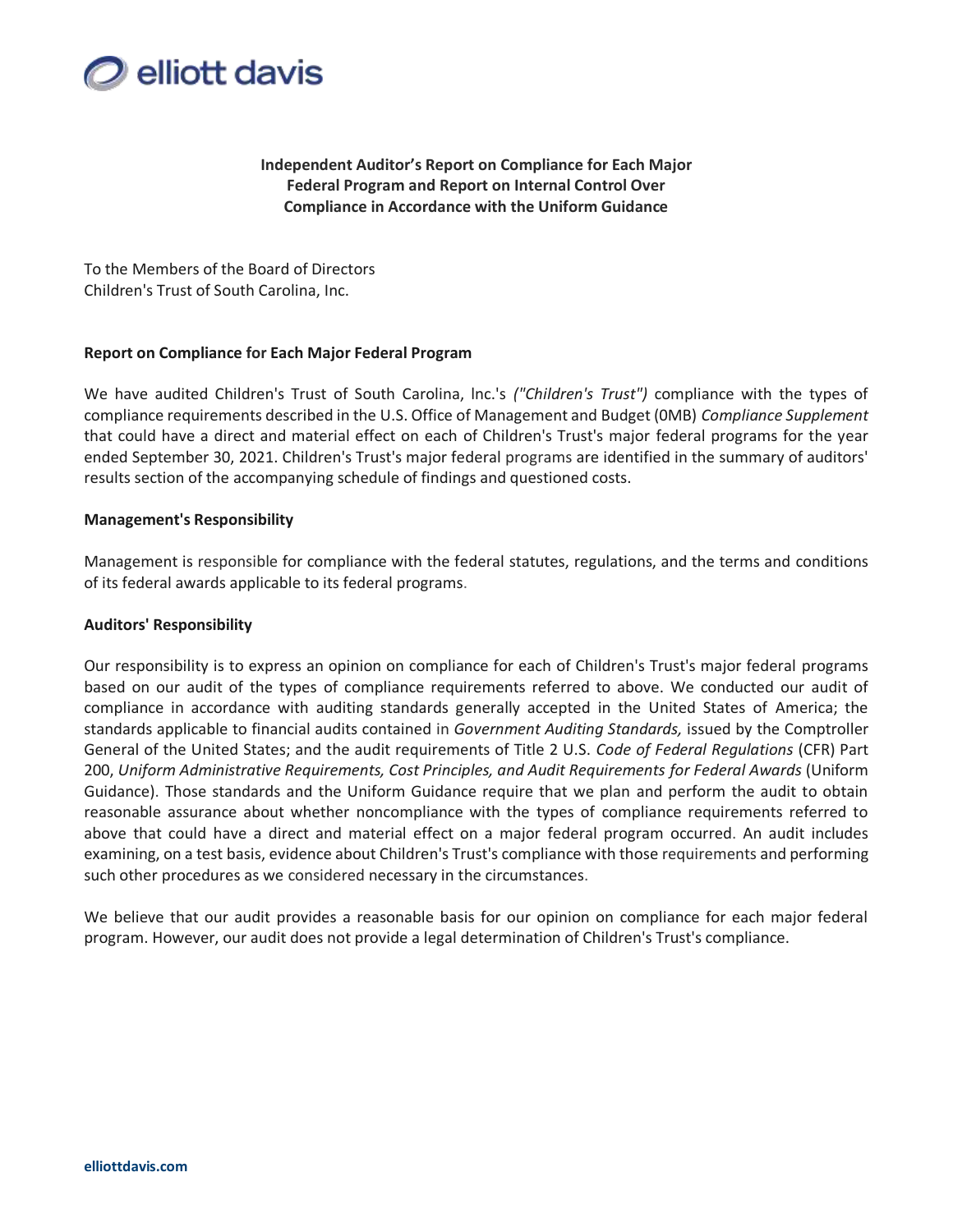# **Opinion on Each Major Federal Program**

In our opinion, Children's Trust complied, in all material respects, with the types of compliance requirements referred to above that could have a direct and material effect on each of its major federal programs for the year ended September 30, 2021.

## **Report on Internal Control Over Compliance**

Management of Children's Trust of South Carolina, Inc. is responsible for establishing and maintaining effective internal control over compliance with the types of compliance requirements referred to above. In planning and performing our audit of compliance, we considered Children's Trust's internal control over compliance with the types of requirements that could have a direct and material effect on each major federal program to determine the auditing procedures that are appropriate in the circumstances for the purpose of expressing an opinion on compliance for each major federal program and to test and report on internal control over compliance in accordance with the Uniform Guidance, but not for the purpose of expressing an opinion on the effectiveness of internal control over compliance . Accordingly, we do not express an opinion on the effectiveness of Children's Trust's internal control over compliance.

A *deficiency in internal control over compliance* exists when the design or operation of a control over compliance does not allow management or employees, in the normal course of performing their assigned functions, to prevent, or detect and correct, noncompliance with a type of compliance requirement of a federal program on a timely basis. A *material weakness in internal control over compliance* is a deficiency, or combination of deficiencies, in internal control over compliance, such that there is a reasonable possibility that material noncompliance with a type of compliance requirement of a federal program will not be prevented, or detected and corrected on a timely basis. A *significant deficiency in internal control over compliance* is a deficiency, or a combination of deficiencies, in internal control over compliance with a type of compliance requirement of a federal program that is less severe than a material weakness in internal control over compliance, yet important enough to merit attention by those charged with governance.

Our consideration of internal control over compliance was for the limited purpose described in the first paragraph of this section and was not designed to identify all deficiencies in internal control over compliance that might be material weaknesses or significant deficiencies. We did not identify any deficiencies in internal control over compliance that we consider to be material weaknesses. However, material weaknesses may exist that have not been identified.

The purpose of this report on internal control over compliance is solely to describe the scope of our testing of internal control over compliance and the results of that testing based on the requirements of the Uniform Guidance. Accordingly, this report is not suitable for any other purpose.

Elliott Davis, LLC

Columbia, South Carolina January 24, 2022